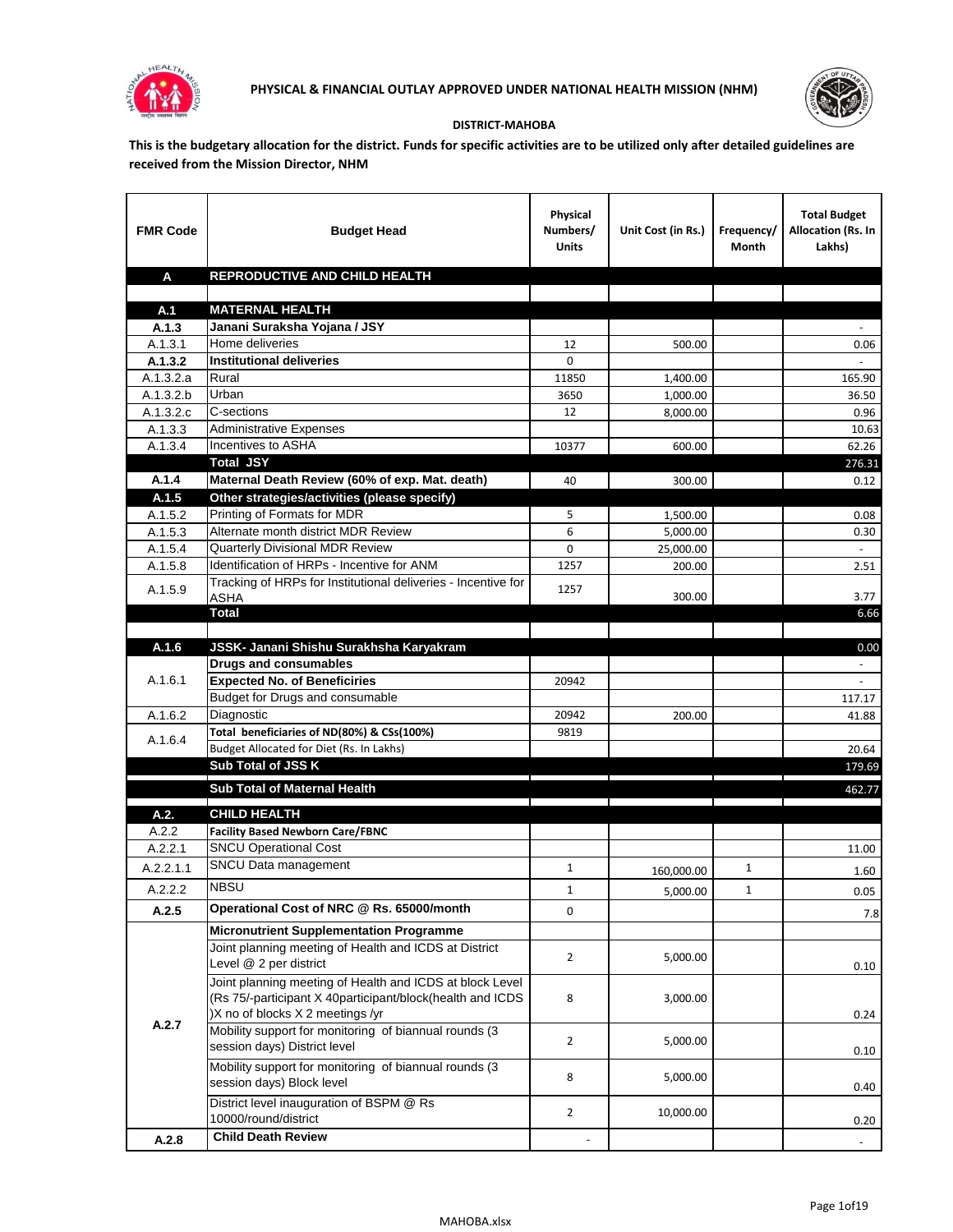| <b>FMR Code</b> | <b>Budget Head</b>                                                                                                                             | Physical<br>Numbers/<br><b>Units</b> | Unit Cost (in Rs.) | Frequency/<br><b>Month</b> | <b>Total Budget</b><br>Allocation (Rs. In<br>Lakhs) |
|-----------------|------------------------------------------------------------------------------------------------------------------------------------------------|--------------------------------------|--------------------|----------------------------|-----------------------------------------------------|
|                 | <b>Sub-total Child Health</b>                                                                                                                  |                                      |                    |                            | 21.49                                               |
|                 |                                                                                                                                                |                                      |                    |                            |                                                     |
| A.3             | <b>FAMILY PLANNING</b>                                                                                                                         |                                      |                    |                            |                                                     |
| A.3.1           | <b>Terminal/Limiting Methods</b>                                                                                                               |                                      |                    |                            |                                                     |
| A.3.1.1         | Female sterilization camps @ Rs. 3500/camp                                                                                                     | 94                                   | 3,500.00           |                            | 3.29                                                |
| A.3.1.2         | NSV camps @ Rs. 3500/camp<br>Budget for Female Interval Sterilization Compensation                                                             | $\overline{2}$                       | 3,500.00           |                            | 0.07                                                |
| A.3.1.3         | @ Rs.2000/-Per Case in Public Sector-(In Rs.)                                                                                                  | 2480                                 | 2,000.00           |                            | 49.60                                               |
|                 | <b>Budget for Post Partum Female Sterilization</b><br>Compensation @ Rs.3000/-Per Case in Public Sector-(In<br>$Rs.$ )                         | 280                                  | 3,000.00           |                            | 8.40                                                |
| A.3.1.4         | Budget for Male Sterilization Compensation @ Rs.2700/-<br>Per Case in Public Sector -(In Rs.)                                                  | 25                                   | 2,700.00           |                            | 0.68                                                |
| A.3.2           | <b>Spacing Methods</b>                                                                                                                         |                                      |                    |                            |                                                     |
| A.3.2.2         | Total Budget Allocated for Compensation for IUCD<br>insertion at health facilities (including fixed day services at<br>SHC and PHC) @ Rs 20/-  | 22000                                | 20.00              |                            | 4.40                                                |
| A.3.2.3         | PPIUCD services (Incentive to provider @Rs 150 per<br>PPIUCD insertion)                                                                        | 2000                                 | 150.00             |                            | 3.00                                                |
|                 | Orientation/Review of ASHA/ANM/AWW for scheme<br>for HDC, ESB, PTK                                                                             |                                      |                    |                            |                                                     |
| A.3.2.5         | <b>District level</b>                                                                                                                          | $\mathbf{1}$                         | 10,000.00          | $\mathbf{1}$               | 0.10                                                |
|                 | <b>Block level Quarterly</b>                                                                                                                   | 4                                    | 10,000.00          | 4                          | 1.60                                                |
| A.3.2.6         | Dissemination of FP manuals and guidelines                                                                                                     | $\mathbf{1}$                         | 20,000.00          | $\mathbf{1}$               | 0.20                                                |
| A.3.3           | Budget for POL for Mobility to Surgeons team for FDS<br>Camps @ Rs.1000/ camp                                                                  | 94                                   | 1,000.00           |                            | 0.94                                                |
| A.3.5.1         | Orientaion workshop, QAC meeting at distirct level-<br>Quarterly                                                                               | $\mathbf{1}$                         | 2,000.00           | 4                          | 0.08                                                |
| A.3.5.2         | FP Review Meeting at Divisional level-Quarterly                                                                                                | 0                                    | 20,000.00          | 4                          |                                                     |
| A.3.5.3         | Performance reward                                                                                                                             | $\mathbf{1}$                         | 50,000.00          |                            | 0.50                                                |
| A.3.5.4         | World Population Day' celebration (such as mobility,<br>IEC activities etc.):                                                                  |                                      |                    |                            |                                                     |
|                 | District level                                                                                                                                 | $\mathbf{1}$                         | 100,000.00         |                            | 1.00                                                |
|                 | <b>Block Level</b>                                                                                                                             | 4                                    | 10,000.00          |                            | 0.40                                                |
| A.3.5.5         | Other strategies/activities (such as strengthening<br>fixed day services for IUCD & Sterilisation, etc.)                                       |                                      |                    |                            |                                                     |
|                 | Printing of FP Manuals, Guidelines, etc.                                                                                                       | 0                                    |                    |                            |                                                     |
|                 | Sterilization Register @ Rs.150/Register                                                                                                       | 7                                    | 150.00             |                            | 0.01                                                |
|                 | IUCD Register @ Rs.150/- Register                                                                                                              | 170                                  | 150.00             |                            | 0.26                                                |
|                 | PPIUCD Registers @ Rs.150/-Register                                                                                                            | 6                                    | 150.00             |                            | 0.01                                                |
| A.3.5.5.1       | Injectable Registers @ Rs.150/Register                                                                                                         | 6                                    | 150.00             |                            | 0.01                                                |
|                 | Counseling Register @ Rs.150/-Register (3 per<br>Counselor)                                                                                    | 9                                    | 150.00             |                            | 0.01                                                |
|                 | Consent Form , Medical Record CheckIklist, Posoot<br>Operatiive Instructionn Card, Ssterilization Certificate for<br>Sterilization@ Rs 5/-Unit | 15444                                | 5.00               |                            | 0.77                                                |
|                 | Enhance Contribution of PRIs and Family members of<br>eligible couples in 75 districts with high unmet need<br>and TFR                         |                                      |                    |                            |                                                     |
| A.3.5.5.2       | District Level NSV Satisfied Client Meet @Rs.20000/-<br>District                                                                               | $\mathbf{1}$                         | 20,000.00          |                            | 0.20                                                |
|                 | Block Level Panch Sarpanch Sammellan @Rs.10000/-<br><b>Block</b>                                                                               | 4                                    | 10,000.00          |                            | 0.40                                                |
| A.3.5.5.3       | RMNCHA Counsellling Corners @ Rs.35,000/-                                                                                                      | 0                                    | 35,000.00          |                            |                                                     |
|                 | <b>World NSV Week</b>                                                                                                                          |                                      |                    |                            |                                                     |
| A.3.5.5.6       | <b>District level</b>                                                                                                                          | $\mathbf{1}$                         | 25,000.00          |                            | 0.25                                                |
|                 | <b>Block level</b>                                                                                                                             | 4                                    | 10,000.00          |                            | 0.40                                                |
|                 | Govt. COT at Divisions level for FP Services                                                                                                   |                                      |                    |                            |                                                     |
|                 | Divisional Govt. COT @ Rs.50000/month for 12 month                                                                                             | 0                                    | 5,000.00           | 12                         | $\blacksquare$                                      |
|                 |                                                                                                                                                |                                      |                    |                            |                                                     |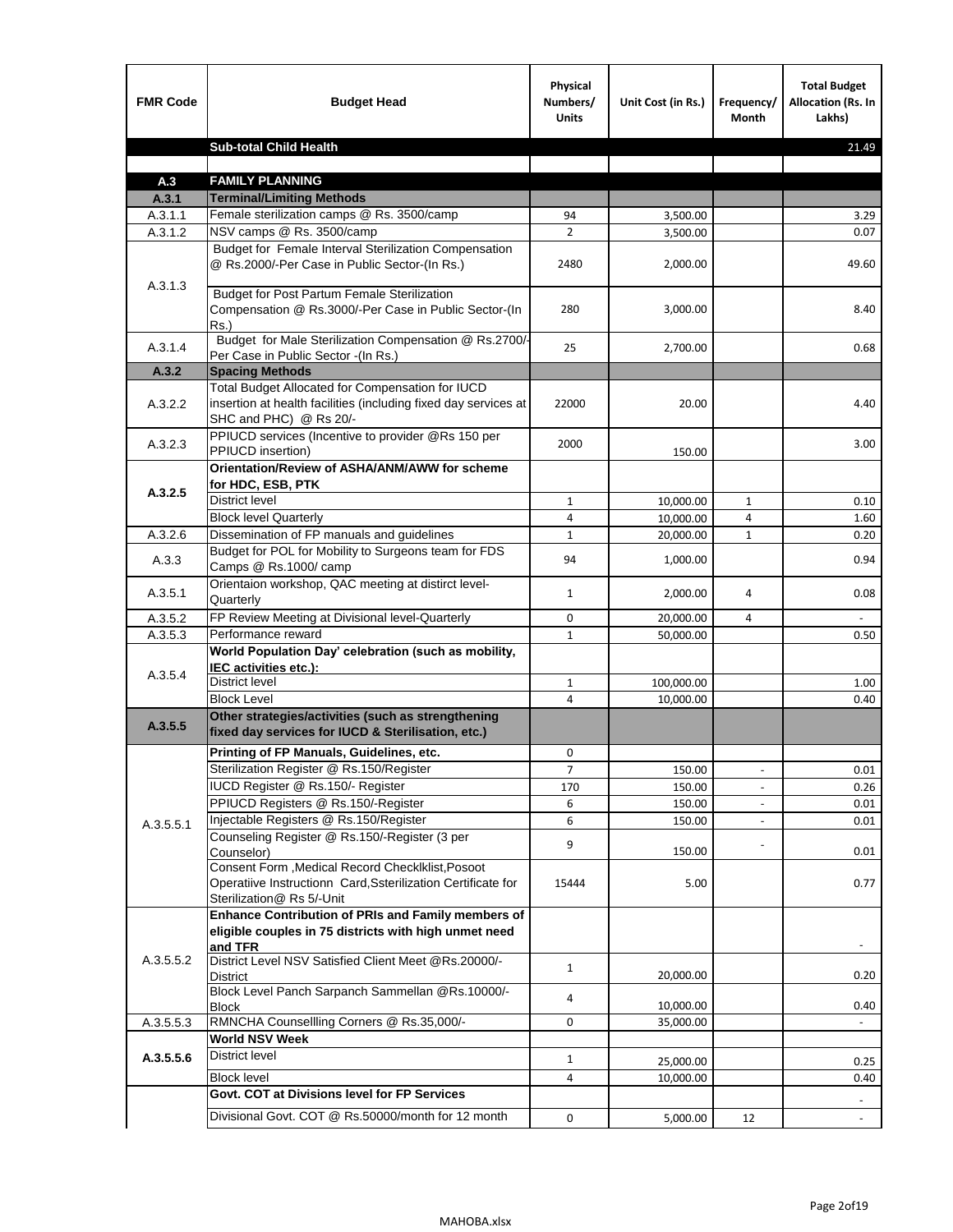| <b>FMR Code</b> | <b>Budget Head</b>                                                                                                                                                                                                                       | Physical<br>Numbers/<br><b>Units</b> | Unit Cost (in Rs.) | Frequency/<br>Month | <b>Total Budget</b><br>Allocation (Rs. In<br>Lakhs) |
|-----------------|------------------------------------------------------------------------------------------------------------------------------------------------------------------------------------------------------------------------------------------|--------------------------------------|--------------------|---------------------|-----------------------------------------------------|
| A.3.5.5.8       | Exra Incentive for Female Interval Sterilization in Public<br>Sector.-(20% of 80% ELA) @ Rs. 130 per case                                                                                                                                | 496                                  | 130.00             |                     | 0.64                                                |
|                 | Extra Incentive for Male Sterilization in Public Sector-<br>(40% ELA) @ Rs. 155 per case                                                                                                                                                 | 10                                   | 155.00             |                     | 0.02                                                |
|                 | <b>Sub-total Family Planning</b>                                                                                                                                                                                                         |                                      |                    |                     | 77.23                                               |
|                 | ADOLESCENT HEALTH / RKSK (Rashtriya Kishore                                                                                                                                                                                              |                                      |                    |                     |                                                     |
| A.4             | Swasthya Karyakram)                                                                                                                                                                                                                      |                                      |                    |                     |                                                     |
| A.4.1           | <b>Facility based services</b>                                                                                                                                                                                                           |                                      |                    |                     |                                                     |
| A.4.1.1         | Orientation meetings-HPD Districts                                                                                                                                                                                                       | $\Omega$                             | 9000               | $\mathbf{1}$        |                                                     |
|                 | Review meetings at District level-Quarterly                                                                                                                                                                                              | $\mathbf{1}$                         | 5000               | 4                   | 0.20                                                |
| A.4.1.2         | Establishment of new clinics at DH/Medical college level                                                                                                                                                                                 | 0                                    | 50,000.00          |                     |                                                     |
|                 | Operating expenses for existing clinics                                                                                                                                                                                                  | 0                                    |                    |                     |                                                     |
|                 | DH & MC level Existing AFHS clinics                                                                                                                                                                                                      | $\overline{2}$                       | 600.00             | 12                  | 0.14                                                |
| A.4.1.4         | DH & MC level AFHS clinics (New)                                                                                                                                                                                                         | 0                                    | 600.00             | 6                   | $\overline{\phantom{a}}$                            |
|                 | CHC level Existing AFHS clinics                                                                                                                                                                                                          | 0                                    | 400.00             | 12                  | $\overline{\phantom{a}}$                            |
|                 | PHC level existing AFHS clinics                                                                                                                                                                                                          | $\Omega$                             | 200.00             | 12                  | $\sim$                                              |
| A.4.1.5         | Mobility support for AH counsellors at MC/DH level AH<br>Clinic at @ Rs 1000 per month for 06 month                                                                                                                                      | 2                                    | 1,000.00           | 6                   | 0.12                                                |
|                 | Mobility support for Exsiting AH counsellors at CHC level<br>AH Clinic at @ Rs 1000 per month for 06 month                                                                                                                               | 0                                    | 1,000.00           | 6                   |                                                     |
| A.4.5.7         | <b>WIFS Register</b>                                                                                                                                                                                                                     | 4485                                 | 100.00             |                     | 4.49                                                |
| A.4.5.8         | <b>NIPI Register</b>                                                                                                                                                                                                                     | 4710                                 | 100.00             |                     | 4.71                                                |
| A.4.5.9         | <b>WIFS Reporting Formats</b>                                                                                                                                                                                                            | 48060                                | 0.50               |                     | 0.24                                                |
|                 | <b>Sub-total Adolescent Health</b>                                                                                                                                                                                                       |                                      |                    |                     | 9.90                                                |
| A.5             | <b>RBSK</b>                                                                                                                                                                                                                              |                                      |                    |                     |                                                     |
| A.5.1           | <b>Operational Cost of RBSK (Mobility support, DEIC etc)</b>                                                                                                                                                                             |                                      |                    |                     |                                                     |
| A.5.1.2         | Prepare detailed operational plan for RBSK across<br>districts (cost of plan/convergence/monitoring<br>meetings should be kept seperately)<br>One meeting @ Rs. 500 per block for microplan<br>One orientation meeting for RBSK software | 4<br>4                               | 500.00<br>90.00    |                     | 0.02<br>0.00                                        |
| A.5.1.3         | Mobility support for Mobile health team                                                                                                                                                                                                  | 8                                    | 30,000.00          | 12                  | 28.80                                               |
| A.5.1.4         | Operational cost of DEIC                                                                                                                                                                                                                 |                                      |                    |                     | 0                                                   |
| A.5.1.5         | New born screening- Inborn error of metabolism (please<br>give details per unit cost of screening, number of children<br>to be screened and the delivery points Add details)                                                             |                                      |                    |                     | 0                                                   |
| A.5.1.7         | Spectacle for children                                                                                                                                                                                                                   | 607                                  | 275.00             |                     | 1.67                                                |
| A.5.1.10        | Monitoring Meeting at District level                                                                                                                                                                                                     | $\mathbf{1}$                         | 5,000.00           | 3                   | 0.15                                                |
|                 |                                                                                                                                                                                                                                          |                                      |                    |                     |                                                     |
|                 | <b>Sub-total RBSK</b>                                                                                                                                                                                                                    |                                      |                    |                     | 30.64                                               |
| A.7             | <b>PNDT Activities</b>                                                                                                                                                                                                                   |                                      |                    |                     |                                                     |
|                 | <b>Support to PNDT cell</b>                                                                                                                                                                                                              |                                      |                    |                     |                                                     |
|                 | Honorarium of Divisional Level Data Assistant @ Rs.<br>18743 per month for 12 months                                                                                                                                                     | 0                                    | 18,743.00          | 12                  |                                                     |
| A.7.1           | Honorarium of District Level Data Assistant @<br>Rs.<br>11025 per month for 12 months                                                                                                                                                    | $\mathbf{1}$                         | 11,025.00          | 12                  | 1.32                                                |
|                 | Contingency at Divisional level for PCPNDT Cell                                                                                                                                                                                          | 0                                    | 10,000.00          | $\mathbf{1}$        | $\overline{\phantom{a}}$                            |
|                 | Contingency at District level for PCPNDT Cell                                                                                                                                                                                            | $\mathbf{1}$                         | 5,000.00           | $\mathbf{1}$        | 0.05                                                |
| A.7.2.2         | Visit of Divisional level Inspection Committee (Including<br>TA/DA)                                                                                                                                                                      | 0                                    | 10,000.00          | $\mathbf{1}$        |                                                     |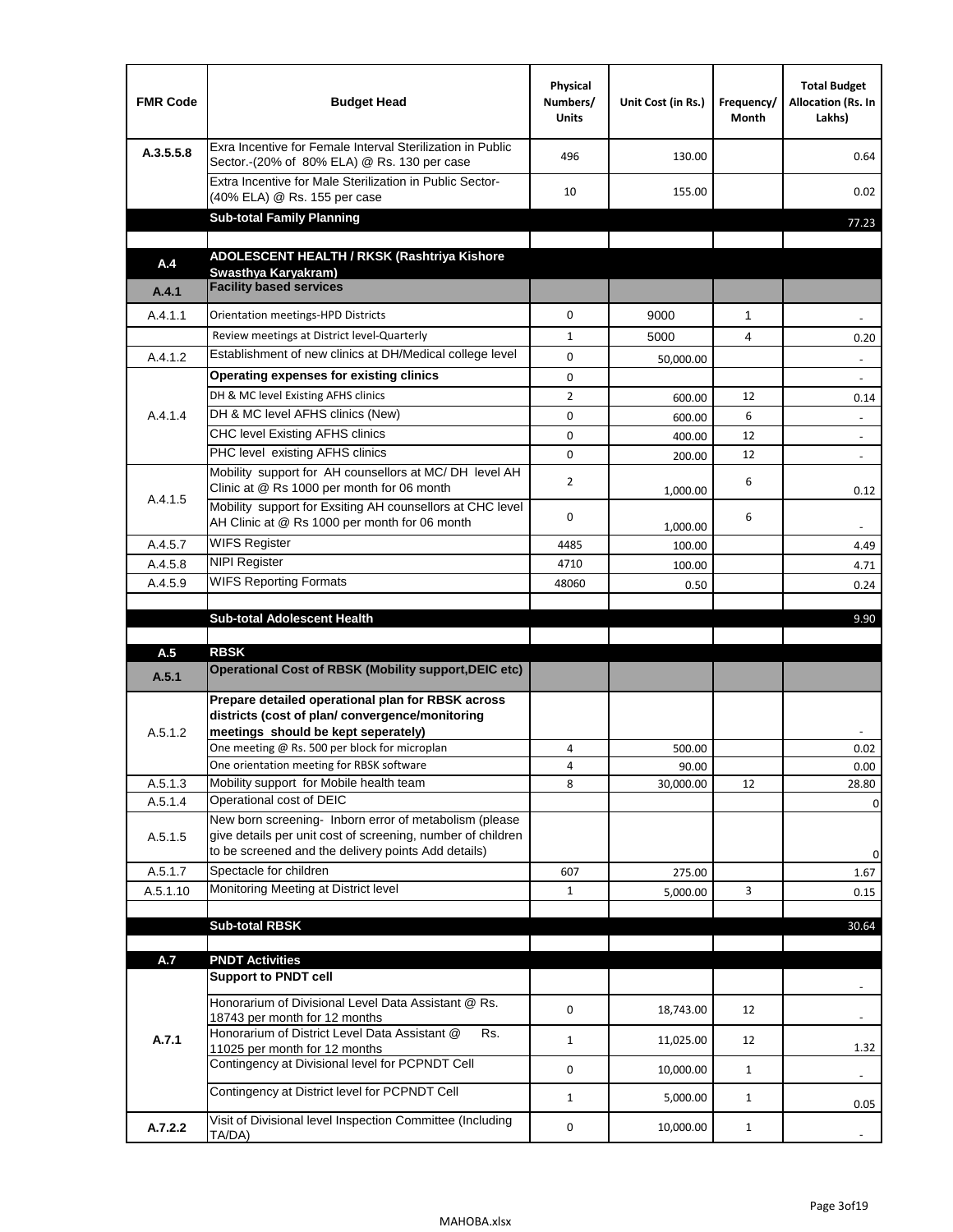| <b>FMR Code</b>      | <b>Budget Head</b>                                                                                                                              | Physical<br>Numbers/<br><b>Units</b> | Unit Cost (in Rs.)     | Frequency/<br><b>Month</b> | <b>Total Budget</b><br><b>Allocation (Rs. In</b><br>Lakhs) |
|----------------------|-------------------------------------------------------------------------------------------------------------------------------------------------|--------------------------------------|------------------------|----------------------------|------------------------------------------------------------|
| A.7.2.5              | Orientation of Member of District advisory Committee at<br><b>Divisional Level</b>                                                              | $\Omega$                             | 200,000.00             | $\mathbf{1}$               | $\blacksquare$                                             |
| A.7.2.9              | Capacity building of DGCS, CJM, District officers, Nodal<br>Officers, Ultrasound Owners, ASHA and AWWs<br>workshop at Districts and Block level |                                      |                        |                            |                                                            |
|                      | <b>District level</b>                                                                                                                           | $\mathbf{1}$                         | 10,000.00              | $\mathbf{1}$               | 0.10                                                       |
|                      | <b>Block level</b>                                                                                                                              | 4                                    | 5,000.00               | $\mathbf{1}$               | 0.20                                                       |
|                      | <b>Sub-total PNDT activities</b>                                                                                                                |                                      |                        |                            | 1.67                                                       |
|                      |                                                                                                                                                 |                                      |                        |                            |                                                            |
| A.8                  | <b>Human Resources</b>                                                                                                                          |                                      |                        |                            |                                                            |
| A.8.1                | <b>Contractual Staff &amp; Services</b>                                                                                                         |                                      |                        |                            |                                                            |
| A.8.1.1<br>A.8.1.1.1 | <b>ANMs, Supervisory Nurses, LHVs</b><br><b>ANMs</b>                                                                                            |                                      |                        |                            |                                                            |
|                      | Honorarium of ANMs (New)                                                                                                                        | 0                                    |                        | 6                          | $\blacksquare$                                             |
| A.8.1.1.1.a          | Honorarium of ANMs (Existing)                                                                                                                   | $\overline{2}$                       | 11,550.00<br>11,550.00 | 12                         | 2.77                                                       |
|                      | Honorarium of ANMs (New)                                                                                                                        | 12                                   | 11,550.00              | 6                          | 8.32                                                       |
| A.8.1.1.1.f          | Honorarium of ANMs (Existing)                                                                                                                   | 15                                   | 11,550.00              | 12                         | 20.79                                                      |
| A.8.1.1.2            | <b>Staff Nurses</b>                                                                                                                             |                                      |                        |                            |                                                            |
| A.8.1.1.2.a          | <b>DH</b>                                                                                                                                       |                                      |                        |                            | $\blacksquare$                                             |
|                      | Honorarium of SNs (New)                                                                                                                         | 0                                    | 19,060.00              | 6                          |                                                            |
| A.8.1.1.2.b          | Honorarium of SNs (Existing)                                                                                                                    | 29                                   | 19.060.00              | 12                         | 66.33                                                      |
|                      | <b>Staff Nurse-NRC</b>                                                                                                                          |                                      |                        |                            | $\overline{a}$                                             |
|                      | Old, SNs @19060/Month for 12 months                                                                                                             | 4                                    | 19,060.00              | 12                         | 9.15                                                       |
|                      | New, SNs @18150 per Month                                                                                                                       | 0                                    | 18,150.00              | 6                          |                                                            |
|                      | <b>Staff Nurse-SNCU</b>                                                                                                                         |                                      |                        |                            |                                                            |
| A.8.1.1.2.f          | Exiting Staff Nurse Honorarium @ Rs.19060/- p.m. for 12<br>months                                                                               | $\Omega$                             | 19,060.00              | 12                         | -                                                          |
|                      | New Staff Nurse Honorarium @ Rs.18150/- p.m. for 6 months                                                                                       | 8                                    | 18,150.00              | 6                          | 8.71                                                       |
|                      | <b>Staff Nurse-NBSU</b>                                                                                                                         |                                      |                        |                            |                                                            |
|                      | Staff Nurse Honorarium @ Rs.18150/- p.m. (For 6 Months)                                                                                         | 3                                    | 18,150.00              | 12                         | 6.53                                                       |
|                      | Human Resource Pediatric Intencive Care unit (PICU)                                                                                             |                                      |                        |                            |                                                            |
| A.8.1.1.2.g          | Staff Nurses Honorarium @ Rs. 18,150 per months for 12<br>months                                                                                | 0                                    | 18,150.00              | 12                         |                                                            |
| A.8.1.2.1            | <b>Laboratory Technicians</b>                                                                                                                   |                                      |                        |                            |                                                            |
| A.8.1.2.1.a          | Honorarium of Laboratory Technician                                                                                                             |                                      |                        |                            |                                                            |
| A.8.1.3              | <b>Specialists</b>                                                                                                                              |                                      |                        |                            |                                                            |
| A.8.1.3.1.b          | Honorarium of Contractual Gynaecologists/Surgeons                                                                                               | $\mathbf 0$                          | 80,000.00              | 12                         |                                                            |
| A.8.1.3.3            | Anesthetists                                                                                                                                    |                                      |                        |                            |                                                            |
| A.8.1.3.3.b          | Honorarium of Contractual Anesthetists                                                                                                          | 0                                    | 80,000.00              | 12                         |                                                            |
| A.8.1.3.5            | Specialists for CH (Pediatrician etc) in SNCU, NBSU, NRC                                                                                        |                                      |                        |                            |                                                            |
|                      | Existing @ 78650/month for 12 Months                                                                                                            | 0                                    | 78,650.00              | 12                         | $\blacksquare$                                             |
| A.8.1.3.5.d          | New Peadiatrician Honorarium @ Rs.71500/- p.m. for 6<br>months                                                                                  | 3                                    | 71,500.00              | 6                          | 12.87                                                      |
| A.8.1.3.7            | Dental surgeons and dentists                                                                                                                    |                                      |                        |                            |                                                            |
| A.8.1.3.7.a          | Honorarium of Dental Surgen                                                                                                                     |                                      |                        |                            | 20.11                                                      |
| A.8.1.5              | <b>Medical Officers</b>                                                                                                                         |                                      |                        |                            |                                                            |
| A.8.1.5.2            | Honorarium of Medical Officers (New)                                                                                                            | 3                                    | 41,580.00              | $\overline{2}$             | 2.49                                                       |
|                      | Honorarium of Medical Officers (Existing)                                                                                                       | 0                                    | 41,580.00              | 12                         |                                                            |
|                      | MOs for SNCU/ NBSU/NRC etc                                                                                                                      |                                      |                        |                            |                                                            |
| A.8.1.5.6            | Old, MO @41580 per Month                                                                                                                        | 0                                    | 41,580.00              | 12                         | $\blacksquare$                                             |
|                      | New, Mo@39600 Per Month                                                                                                                         | $\mathbf{1}$                         | 39,600.00              | 6                          | 2.38                                                       |
|                      | Human Resource Pediatric Intencive Care unit (PICU)                                                                                             |                                      |                        |                            |                                                            |
|                      | Existing, MO Honorarium @ Rs/41580/ Month for 12 Months                                                                                         | $\mathbf 0$                          | 41,580.00              | 12                         |                                                            |
| A.8.1.5.7            | New, MO Honorarium @ Rs. 39600 / Month for 6 Months                                                                                             | 0                                    | 39,600.00              | 6                          |                                                            |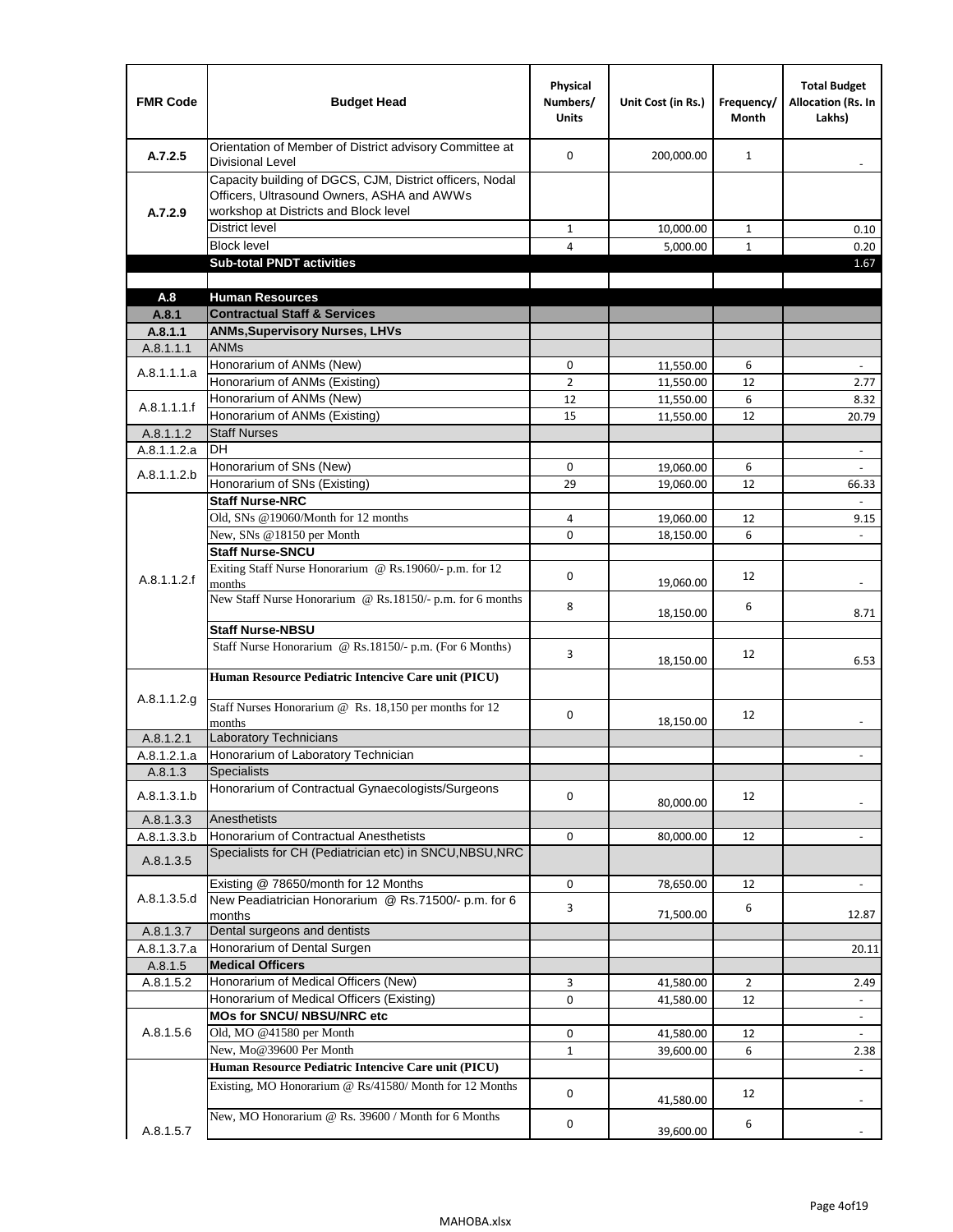| <b>FMR Code</b> | <b>Budget Head</b>                                                                                       | Physical<br>Numbers/<br><b>Units</b> | Unit Cost (in Rs.) | Frequency/<br>Month | <b>Total Budget</b><br>Allocation (Rs. In<br>Lakhs) |
|-----------------|----------------------------------------------------------------------------------------------------------|--------------------------------------|--------------------|---------------------|-----------------------------------------------------|
|                 | Medical Officer/Training Coordinator, Honorarium at                                                      |                                      |                    |                     |                                                     |
|                 | <b>Medical College</b><br>Old, Trg. Coord. @41580/month for 12 Month                                     | $\mathbf 0$                          | 41,580.00          | 12                  | $\overline{\phantom{a}}$                            |
|                 | New, Trg. Coord.@39600/month for 6 Month                                                                 | $\Omega$                             | 39,600.00          | 6                   |                                                     |
| A.8.1.7.2       | Honorarium of X-Ray Technician for 12 months                                                             |                                      |                    |                     | 1.73                                                |
| A.8.1.7.4       | RBSK teams (Exclusive mobile health team & DEIC<br>Staff)                                                |                                      |                    |                     |                                                     |
|                 | <b>MOs- AYUSH/MBBS</b>                                                                                   |                                      |                    |                     |                                                     |
|                 | <b>Honoraria Existing MBBS</b>                                                                           | $\mathbf 0$                          | 41,675.00          | 12                  | $\blacksquare$                                      |
|                 | Honoraria New MBBS                                                                                       | 0                                    | 37,800.00          | 6                   | $\blacksquare$                                      |
| A.8.1.7.4.1     | Honoraria - BDS                                                                                          | 4                                    | 40,516.00          | 12                  | 19.45                                               |
|                 | Honoraria - AYUSH (Existing)                                                                             | 12                                   | 27,783.00          | 12                  | 40.01                                               |
|                 | Honoraria - AYUSH recruited upto March 16                                                                | $\mathbf 0$                          | 26,460.00          | 12                  |                                                     |
|                 | Honoraria - AYUSH New                                                                                    | $\mathbf 0$                          | 25,200.00          | 6                   | $\overline{\phantom{a}}$                            |
|                 | <b>Staff Nurse</b>                                                                                       | $\Omega$                             |                    |                     |                                                     |
|                 | Honoraria - Staff Nurse                                                                                  | 4                                    | 19,100.00          | 12                  | 9.17                                                |
| A.8.1.7.4.2     | <b>ANM</b>                                                                                               |                                      |                    |                     |                                                     |
|                 | Honoraria - ANMs (Existing)<br>Honoraria - ANM (Recruited upto March 16)                                 | 4                                    | 11,576.00          | 12                  | 5.56                                                |
|                 | Honoraria - ANM (New)                                                                                    | 0<br>0                               | 11,025.00          | 12<br>6             | $\overline{\phantom{a}}$                            |
|                 | Paramedical                                                                                              | $\mathbf 0$                          | 10,500.00          |                     | $\blacksquare$                                      |
|                 | Honoraria - Paramedical                                                                                  | 8                                    | 13,753.00          | 12                  | 13.20                                               |
|                 | <b>Pharmacists</b>                                                                                       | 0                                    |                    |                     |                                                     |
| A.8.1.7.4.3     | Honoraria - Pharmacist (Existing)                                                                        | $\mathbf 0$                          | 14,884.00          | 12                  | $\overline{\phantom{a}}$                            |
|                 | Honoraria - Pharmacist (Recruited upto March 16)                                                         | 0                                    | 14,175.00          | 12                  | $\blacksquare$                                      |
|                 | Honoraria - Pharmacist (New)                                                                             | $\mathbf 0$                          | 13,500.00          | 6                   | $\overline{\phantom{a}}$                            |
|                 | Sub Total RBSK mobile teams                                                                              | $\Omega$                             |                    |                     | $\overline{\phantom{a}}$                            |
| A.8.1.7.5       | <b>Others</b>                                                                                            |                                      |                    |                     |                                                     |
| A.8.1.7.5.1     | Honorarium of RMNCH/FP Counselors @ Rs.10760/- for                                                       | 3                                    | 10,760.00          | 12                  | 3.87                                                |
|                 | 12 months                                                                                                |                                      |                    |                     |                                                     |
|                 | <b>Adolescent Health counselors</b>                                                                      |                                      |                    |                     | $\overline{\phantom{a}}$                            |
|                 | AH counselors at DH level (1st & 2nd phase)                                                              | 2                                    | 13,891.00          | 12                  | 3.33                                                |
| A.8.1.7.5.2     | AH counselors DH level of 3nd phase                                                                      | $\mathbf 0$                          | 13,230.00          | 12                  | $\blacksquare$                                      |
|                 | AH counselors at DH/MC level (New)<br>AH counsellors at CHC level                                        | 0                                    | 12,600.00          | 12                  | $\overline{\phantom{a}}$                            |
|                 | <b>Nutriionist</b>                                                                                       | $\mathbf 0$                          | 13,230.00          | 6                   | ÷,                                                  |
| A.8.1.7.5.4     | Old, Nutrist. @17325 per Month for 12 months                                                             | 0<br>$\mathbf{1}$                    | 17,325.00          | 12                  | $\overline{\phantom{a}}$<br>2.08                    |
|                 | New, Nutrist. $@16500$ per Month for 6 months                                                            | 0                                    | 16,500.00          | 6                   |                                                     |
|                 | <b>HR for Cold Chain</b>                                                                                 | 0                                    |                    |                     |                                                     |
|                 | Hononarium of Cold Chain Handlers at Division level                                                      | 0                                    | 11,430.00          | 12                  |                                                     |
|                 |                                                                                                          |                                      |                    |                     |                                                     |
|                 | Hononarium of Cold Chain Handlers at District level<br>Hononarium of Technician (Refeigator Machenic) at | $\mathbf{1}$                         | 11,430.00          | 12                  | 1.37                                                |
|                 | <b>Division level</b>                                                                                    | 0                                    | 19,060.00          | 12                  | $\overline{\phantom{a}}$                            |
|                 | Technician (Refeigator Machenic) at District level                                                       | 0                                    | 19,060.00          | 12                  | $\blacksquare$                                      |
| A.8.1.7.7       | Honararium of Vaccince Strore Keeper at Division level                                                   | 0                                    | 25,410.00          | 12                  | $\overline{\phantom{a}}$                            |
|                 | Honararium of Vaccince Van Driver at Division level                                                      | 0                                    | 19,060.00          | 12                  | $\overline{\phantom{a}}$                            |
|                 | <b>HR for Blood Bank Storage/Unit</b>                                                                    |                                      |                    |                     |                                                     |
|                 | Man Power Support at 89 Blood Banks                                                                      |                                      |                    |                     | 22.04                                               |
|                 | Man Power Support at 118 Blood Storage Centre                                                            |                                      |                    |                     | 4.80                                                |
|                 | Manpower support of 18 BCTV                                                                              |                                      |                    |                     | 0.00                                                |
| A.8.1.7.8       | Staff for Training Institutes/ SIHFW/ Nursing Training                                                   |                                      |                    |                     |                                                     |
|                 | Incentive/ Awards etc. to SN, ANMs etc.                                                                  |                                      |                    |                     | 0<br>$\overline{\phantom{a}}$                       |
|                 | SBA Trained ANMs at L1 SCs from 6th delivery every month                                                 | 0                                    | 300.00             |                     | $\blacksquare$                                      |
|                 | SBA Trained ANMs/SNs at APHCs/PHCs starting from 16th                                                    |                                      |                    |                     |                                                     |
| A.8.1.8         | Delivery every month                                                                                     | 0                                    | 300.00             |                     |                                                     |
|                 | SBA Trained ANMs/SNs at Non FRU CHCs/BPHCs starting from<br>51st Delivery every month                    | 0                                    | 300.00             |                     |                                                     |
|                 |                                                                                                          |                                      |                    |                     |                                                     |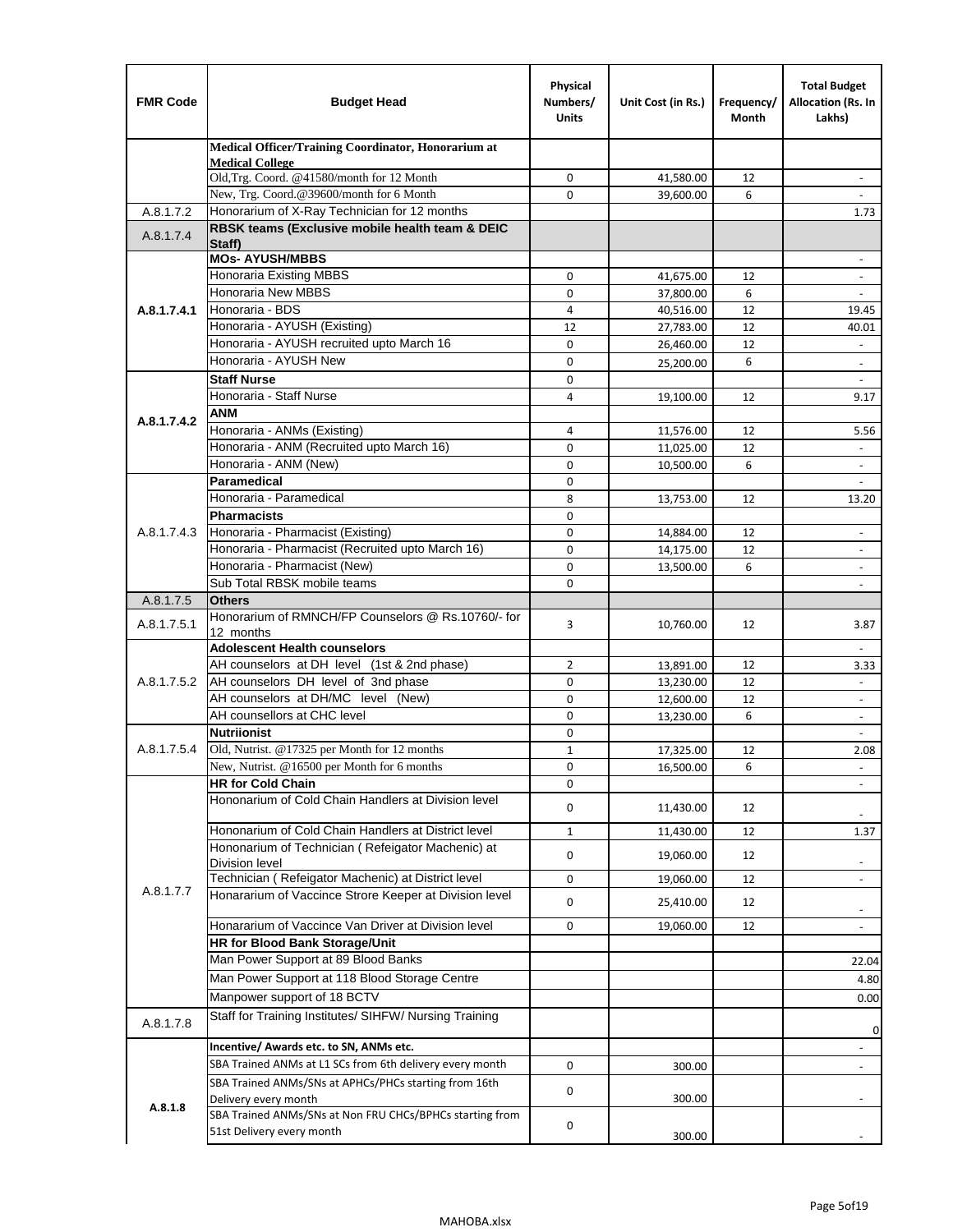| <b>FMR Code</b>  | <b>Budget Head</b>                                                                                      | Physical<br>Numbers/<br><b>Units</b> | Unit Cost (in Rs.)   | Frequency/<br>Month | <b>Total Budget</b><br>Allocation (Rs. In<br>Lakhs) |
|------------------|---------------------------------------------------------------------------------------------------------|--------------------------------------|----------------------|---------------------|-----------------------------------------------------|
|                  | Incentives for EMOC teams at below District level starting from<br>6th CS every month @Rs 3000/CS       | $\mathbf 0$                          | 3,000.00             |                     |                                                     |
| A.8.1.9          | Honorarium of Data Entry Operator at DH                                                                 |                                      |                      |                     | 1.83                                                |
| A.8.1.10         | <b>Other Incentives Schemes (PI.Specify)</b>                                                            |                                      |                      |                     |                                                     |
| A.8.1.10.1       | Fixed difficult area Incentive                                                                          | $\mathbf 0$                          |                      |                     |                                                     |
| A.8.1.10.2       | FRU Operationalization for Gynae & anaesthetist<br>specialist on call from govt sector for NHPDs & HPDs | 40                                   | 3,000.00             |                     | 1.20                                                |
| A.8.1.10.3       | FRU Operationalization Gynaecologists specialist on call<br>for NHPDs & HPDs                            | 20                                   | 4,500.00             |                     | 0.90                                                |
| A.8.1.10.4       | FRU Operationalization anaesthetist specialist on call for<br><b>NHPDs &amp; HPDs</b>                   | 40                                   | 3,000.00             |                     | 1.20                                                |
| A.8.1.10.5       | Performance based Incentives to RMNCH+A Counsellors<br>in Family Planning @ Rs.50/ client               | 200                                  | 50.00                |                     | 0.10                                                |
| A.8.1.11         | <b>Support Staff for Health Facilities</b>                                                              |                                      |                      |                     |                                                     |
|                  | <b>HR-NRC</b>                                                                                           |                                      |                      |                     | $\overline{\phantom{m}}$                            |
|                  | Cook                                                                                                    |                                      |                      |                     |                                                     |
|                  | Old, Cook @7500 per Month for 12 months                                                                 | $\mathbf{1}$                         | 7,500.00             | 12                  | 0.90                                                |
|                  | New, Cook @7500 per Month for 6 months                                                                  | 0                                    | 7,500.00             | 6                   | $\Box$                                              |
|                  | <b>Care Taker</b><br>Old, Caretaker @6400 per Month for 12 months                                       |                                      |                      |                     |                                                     |
|                  | New, Caretaker @6400 per Month for 6 months                                                             | $\mathbf{1}$<br>0                    | 6,400.00             | 12<br>6             | 0.77<br>÷,                                          |
|                  | <b>Cleaner</b>                                                                                          |                                      | 6,400.00             |                     |                                                     |
|                  | Old, Cleaner @6400 per Month for 12 months                                                              | $\mathbf{1}$                         |                      | 12                  |                                                     |
|                  | New, Cleaner @6400 per Month for 6 months                                                               | $\mathbf 0$                          | 6,400.00<br>6,400.00 | 6                   | 0.77                                                |
|                  | <b>HR-SNCU</b>                                                                                          |                                      |                      |                     |                                                     |
| A.8.1.11.f       | Cleaner/ Ward Ayah/Security Guard                                                                       |                                      |                      |                     |                                                     |
|                  | Existing CL/WA Honorarium @ Rs. 6400/monty for 12<br>months                                             | $\mathbf 0$                          | 6,400.00             | 12                  |                                                     |
|                  | New CL/WA/SG Honorarium @ Rs. 6400/month for 6<br>month                                                 | 9                                    | 6,400.00             | 6                   | 3.46                                                |
|                  | <b>Data Entry Oprator</b>                                                                               |                                      |                      |                     |                                                     |
|                  | old DEO Honorarium @ Rs.12000/- p.m. for 12 months                                                      | $\mathbf 0$                          | 12,000.00            | 12                  |                                                     |
|                  | New DEO Honorarium @ Rs.12000/- p.m. for 6 months                                                       | $\mathbf{1}$                         | 12,000.00            | 6                   | 0.72                                                |
|                  | Human Resource Pediatric Intencive Care unit (PICU)                                                     |                                      |                      |                     |                                                     |
|                  | Ward Aaya/Sweeper Honorarium @ Rs. 6400/Month for 6                                                     |                                      |                      |                     |                                                     |
|                  | months                                                                                                  | $\mathbf 0$                          | 6,400.00             | 6                   |                                                     |
|                  | Sub-total HR                                                                                            |                                      |                      |                     | 298.91                                              |
|                  |                                                                                                         |                                      |                      |                     |                                                     |
| A.9              | <b>TRAINING</b>                                                                                         |                                      |                      |                     |                                                     |
| A.9.1<br>A.9.1.3 | Skill lab<br>Training Motivation and follow up visit                                                    |                                      |                      |                     | 0                                                   |
| A.9.3            | <b>Maternal Health Training</b>                                                                         |                                      |                      |                     | $\blacksquare$                                      |
| A.9.3.1.4        | Training of ANMs / LHVs in SBA                                                                          |                                      |                      |                     | $\overline{\phantom{a}}$                            |
| A.9.3.7          | Other maternal health training (please specify)                                                         |                                      |                      |                     |                                                     |
| A.9.3.7.1        | MDR training of District and Block level officials                                                      | 1                                    | 22,950.00            |                     | 0.23                                                |
| A.9.3.7.5        | ANM Training on new ANC guidelines and HRPs                                                             |                                      |                      |                     |                                                     |
|                  | District level                                                                                          | 1                                    | 29,300.00            |                     | 0.29                                                |
|                  | <b>Block Level</b>                                                                                      | 4                                    | 31,050.00            |                     | 1.24                                                |
| A.9.10           | <b>Training (Nursing)</b>                                                                               |                                      |                      |                     | $\blacksquare$                                      |
| A.9.10.1         | Strengthening of Existing Training Institutions/Nursing School<br>excluding infrastructure and HR.      | 0                                    | 4,300,000.00         |                     |                                                     |
| A.9.10.2         | New Training Institutions/School                                                                        | $\mathbf{1}$                         | 152,000.00           |                     | 1.52                                                |
|                  | <b>National Dewarming Day</b>                                                                           |                                      |                      |                     |                                                     |
| A.9.11.3         | Orientaion meeting-District level                                                                       | $\mathbf 1$                          | 5000                 | $\overline{2}$      | 0.10                                                |
|                  | Orientaion meeting-Block level                                                                          | 4                                    | 7500                 | $\overline{2}$      | 0.60                                                |
| A.9.12           | <b>RBSK training</b>                                                                                    |                                      |                      |                     |                                                     |
| A.9.12.1         | RBSK Training -Training of Mobile health team -<br>technical and managerial (5 days)                    |                                      |                      |                     | 0                                                   |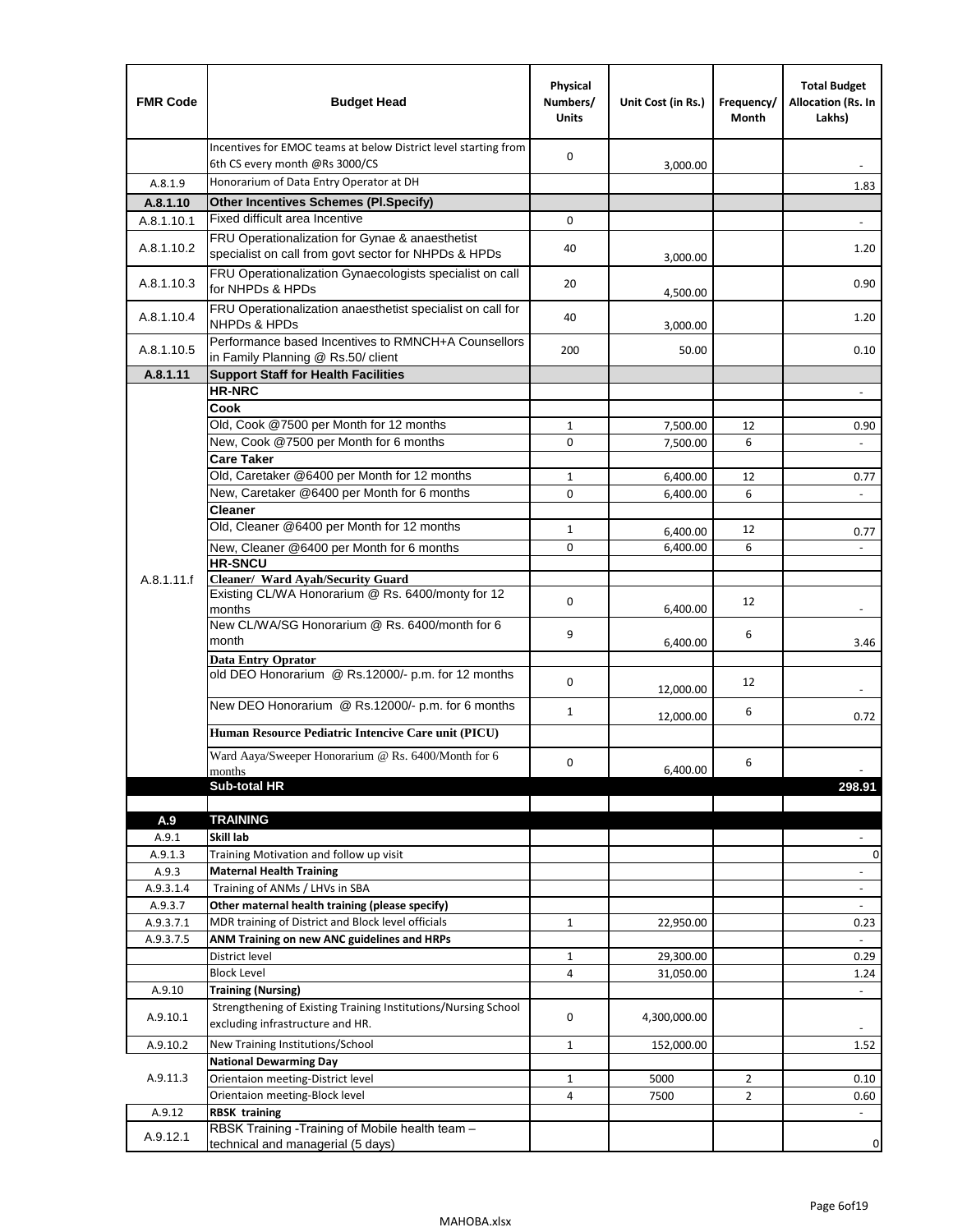| <b>FMR Code</b> | <b>Budget Head</b>                                                                           | Physical<br>Numbers/<br><b>Units</b> | Unit Cost (in Rs.) | Frequency/<br><b>Month</b> | <b>Total Budget</b><br>Allocation (Rs. In<br>Lakhs) |
|-----------------|----------------------------------------------------------------------------------------------|--------------------------------------|--------------------|----------------------------|-----------------------------------------------------|
|                 |                                                                                              |                                      |                    |                            |                                                     |
|                 | <b>Sub-total Training</b>                                                                    |                                      |                    |                            | 3.98                                                |
| A.10            | <b>PROGRAMME MANAGEMENT</b>                                                                  |                                      |                    |                            |                                                     |
| A.10.2          | Contractual Staff for DPMSU recruited and in position                                        |                                      |                    |                            |                                                     |
| A.10.2.1        | District Programme Manager                                                                   | $\mathbf{1}$                         | 39,690.00          | 12                         | 4.76                                                |
| A.10.2.2        | District Accounts Manager                                                                    | 1                                    | 32,303.00          | 12                         | 3.88                                                |
| A.10.2.3        | District Data Manager                                                                        | $\mathbf{1}$                         |                    | 12                         | 2.65                                                |
| A.10.2.4        | Consultants/ Programme Officers (Kindly Specify)                                             | $\mathbf 0$                          | 22,050.00          |                            |                                                     |
|                 | Honorarium of RKSK Coordinator                                                               | 0                                    | 25,000.00          | 9                          | $\overline{\phantom{a}}$                            |
| A.10.2.5        | Accountants                                                                                  | 0                                    |                    |                            |                                                     |
| A.10.2.6        | Data Entry Operators                                                                         | 0                                    |                    |                            | $\overline{\phantom{a}}$                            |
| A.10.2.7        | Support Staff (Kindly Specify)                                                               | $\mathbf{1}$                         | 8,269.00           | 12                         | 0.99                                                |
| A.10.2.8.1      | Operational Cost for DPMU unit                                                               | $\mathbf{1}$                         | 89,250.00          | 12                         | 10.71                                               |
| A.10.2.8.5      | <b>DEIC Managers</b>                                                                         | $\mathbf{1}$                         | 33,000.00          | 10                         | 3.30                                                |
| A.10.3          | <b>Strengthening of Block PMU</b>                                                            |                                      |                    |                            |                                                     |
| A.10.3.1        | <b>Block Programme Manager</b>                                                               |                                      |                    |                            | 11.64                                               |
| A.10.3.2        | <b>Block Accounts Manager</b>                                                                |                                      | 12,128.00          | 12                         | 5.82                                                |
| A.10.3.7.1      | Operational Cost for BPMU unit                                                               | 4                                    | 15,000.00          | 12                         | 7.20                                                |
| A.10.6          | <b>Concurrent Audit system</b><br>Monthly Concurrent Audit                                   | $\mathbf{1}$                         | 4,500.00           | 12                         | 0.54                                                |
|                 | <b>Block Spesific Work</b>                                                                   | 4                                    | 500.00             | 12                         | 0.24                                                |
| A.10.7          | <b>Mobility Support, Field Visits</b>                                                        |                                      |                    |                            |                                                     |
| A.10.7.2        | <b>DPMU/District</b>                                                                         | $\overline{2}$                       | 30,000.00          | 12                         | 7.20                                                |
| A.10.7.3        | <b>BPMU/Block</b>                                                                            | 4                                    | 30,000.00          | 12                         | 14.40                                               |
| A.10.8.1        | Vehicles for Divisional / AD office                                                          | 0                                    | 30,000.00          | 12                         |                                                     |
|                 |                                                                                              |                                      |                    |                            |                                                     |
|                 | <b>Sub-total Programme Management</b>                                                        |                                      |                    |                            | 73.33                                               |
|                 | Total of RMNCH+A                                                                             |                                      |                    |                            | 979.94                                              |
|                 |                                                                                              |                                      |                    |                            |                                                     |
| в               | Additionalities under NRHM (Mission Flexible Pool)                                           |                                      |                    |                            |                                                     |
|                 |                                                                                              |                                      |                    |                            |                                                     |
| <b>B1</b>       | <b>ASHA</b>                                                                                  |                                      |                    |                            |                                                     |
| B1.1.1.3        | <b>Supplementary training for ASHAs</b><br>TOT of ASHA Trainer- I round (at RHFWTC)          |                                      |                    |                            |                                                     |
| B1.1.1.3.1      | Batch cost+Equipment+Module+ Monitoring Visit                                                |                                      |                    |                            |                                                     |
| B1.1.1.3.2      | TOT of ASHA Trainers -II Round (at RHFWTC)                                                   |                                      |                    |                            |                                                     |
| B1.1.1.4        | Post training support and supervision                                                        |                                      |                    |                            | $\omega$                                            |
|                 | Supervision costs by ASHA facilitators<br>(12 months)                                        |                                      |                    |                            | 19.20                                               |
| B1.1.1.4.1      | Supervision costs by ASHA facilitators<br>(6 months)                                         |                                      |                    |                            |                                                     |
|                 |                                                                                              |                                      |                    |                            |                                                     |
| B1.1.1.4.2      | Monthly review Meeting of ASHA Sangini with BCPM                                             |                                      |                    |                            | 0.58                                                |
| B1.1.3          | Performance Incentive/Other Incentive to ASHAs (if                                           |                                      |                    |                            |                                                     |
| B1.1.3.1        | any)<br><b>ASHA incentives under Maternal Health</b>                                         |                                      |                    |                            |                                                     |
| B1.1.3.1.2      | Maternal Death Audit Information                                                             | 74                                   | 200.00             |                            | 0.15                                                |
| B1.1.3.2        | Incentive to ASHA under Child Health                                                         |                                      |                    |                            | ÷.                                                  |
| B1.1.3.2.1      | Incentive for Home Based Newborn Care programme                                              | 22032                                | 250.00             |                            | 55.08                                               |
| B1.1.3.2.4      | Incentive for referral of SAM cases to NRC @ Rs.50/Case                                      | 240                                  | 50.00              |                            | 0.12                                                |
| B1.1.3.2.5      | Incentive for follow up of discharge of SAM children from<br>NRCs @ Rs. 100/ for 4 Follow up | 240                                  | 100.00             |                            | 0.24                                                |
| B1.1.3.3        | ASHA Incentives under family planning (ESB/ PPIUCD/<br>Others)                               |                                      |                    |                            |                                                     |
| B1.1.3.3.1      | ASHA PPIUCD incentive for accompanying the client for<br>PPIUCD insertion                    | 2000                                 | 150.00             |                            | 3.00                                                |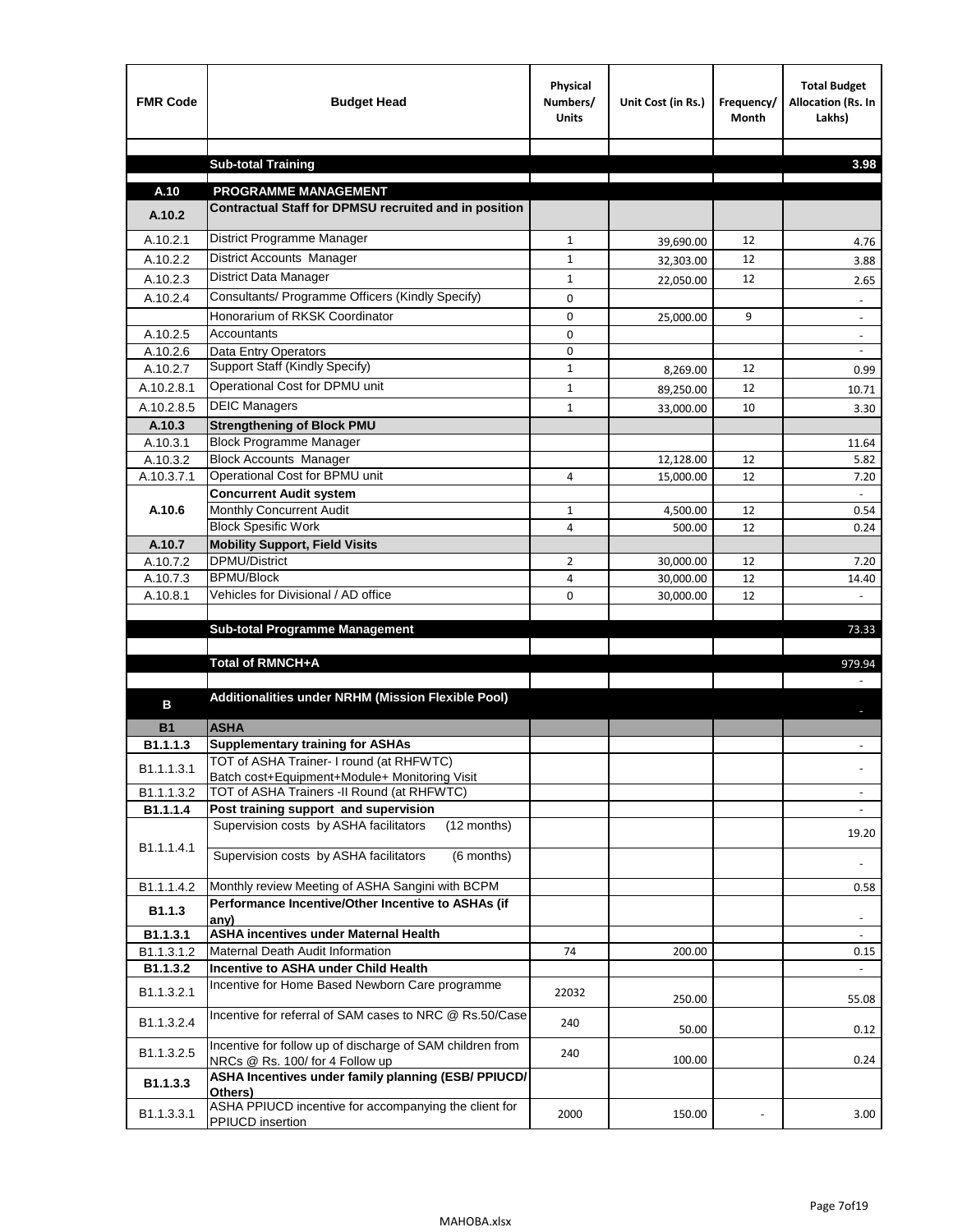| <b>FMR Code</b>            | <b>Budget Head</b>                                                                                                                                                    | Physical<br>Numbers/<br><b>Units</b> | Unit Cost (in Rs.) | Frequency/<br>Month | <b>Total Budget</b><br><b>Allocation (Rs. In</b><br>Lakhs) |
|----------------------------|-----------------------------------------------------------------------------------------------------------------------------------------------------------------------|--------------------------------------|--------------------|---------------------|------------------------------------------------------------|
|                            | ASHA incentive under ESB scheme for promoting<br>spacing of births @ 500/- per ASHA/client                                                                            | 400                                  | 500.00             |                     | 2.00                                                       |
| B <sub>1.1</sub> , 3, 3, 2 | Spacing for 2 years after marriage @ 500/- per<br>ASHA/client                                                                                                         | 450                                  | 500.00             |                     | 2.25                                                       |
| B1.1.3.3.3                 | ASHA Incentive under ESB scheme for promoting<br>adoption of limiting method upto two children @ Rs. 1000<br>per client                                               | 500                                  | 1,000.00           |                     | 5.00                                                       |
| B1.1.3.6                   | <b>ASHA Incentives (other)</b>                                                                                                                                        |                                      |                    |                     |                                                            |
| B <sub>1.1</sub> , 3, 5, 3 | ASHA incentive for NDD for 2 round                                                                                                                                    | 697                                  | 100.00             | $\overline{2}$      | 1.39                                                       |
| B <sub>1.1</sub> .3.6.1    | Amount to be released for 12 months for Routine<br>activities (4 month incentive for ASHAs those are yet to<br>be placed)                                             |                                      |                    |                     | 80.60                                                      |
| B1.1.3.6.4                 | Incentive to ASHA Facilitator (12 Months)                                                                                                                             |                                      |                    |                     | 1.15                                                       |
| B <sub>1.1</sub> .3.6.5    | Reimbursement of travel expenses for accompanying a<br>woman to facility for surgical abortion (MVA/EVA) @<br>Rs.150/-per case                                        | 20                                   | 150.00             |                     | 0.03                                                       |
| B <sub>1.1</sub> .3.6.6    | Reimbursement of travel expenses for accompanying a<br>woman to facility for medical abortion (MMA) @ Rs.225/-<br>per case                                            | 20                                   | 225.00             |                     | 0.05                                                       |
| B1.1.3.6.9                 | ASHA Torch (NO. of ASHA +AF) @ Rs. 262.20                                                                                                                             |                                      |                    |                     | 1.91                                                       |
| B1.1.3.7                   | Other (support provisions to ASHA such as uniform,<br>diary, ASHA Ghar etc)                                                                                           |                                      |                    |                     |                                                            |
| B <sub>1.1</sub> .3.7.2    | ASHA Payment Voucher, Payment Register and VHIR<br>1.@ Rs. 25/ASHA, 2.@Rs.50/AF, 3.@Rs.150/block for<br>ASHa master payment register,<br>4. @Rs.174.5/ASHA/B1.1.3.7.2 |                                      |                    |                     | 1.41                                                       |
| B <sub>1.1</sub> , 3.7.4   | ASHA SAREE (TA/DA for Attending monthly meeting) No.<br>of ASHA+AF @ Rs.450                                                                                           |                                      |                    |                     | 3.28                                                       |
| B1.1.5.1                   | Honorarium of Regional Coordinator                                                                                                                                    |                                      |                    |                     |                                                            |
| B <sub>1.1.5.2</sub>       | Honararium of District Community Process Manager                                                                                                                      | $\mathbf{1}$                         | 32,303.00          | 12                  | 3.88                                                       |
| B1.1.5.3                   | Honararium of Block Community Process Manager                                                                                                                         | 4                                    | 12,000.00          | 12                  | 5.76                                                       |
|                            | Mobility cost for ARC/AMG                                                                                                                                             |                                      |                    |                     |                                                            |
| B <sub>1.1.5.4</sub>       | AMG cost                                                                                                                                                              | $\mathbf{1}$                         | 10,000.00          | $\mathbf{1}$        | 0.10                                                       |
|                            | Quarterly BCPM meeting at Divisional Head Quarter @                                                                                                                   |                                      |                    |                     |                                                            |
|                            | rs. 500/BCPM/qtr.                                                                                                                                                     |                                      |                    |                     |                                                            |
|                            | <b>Sub Total of ASHA</b>                                                                                                                                              |                                      |                    |                     | 187.17582                                                  |
|                            |                                                                                                                                                                       |                                      |                    |                     |                                                            |
| B.2                        | <b>Untied Fund</b>                                                                                                                                                    |                                      |                    |                     |                                                            |
| B <sub>2.3</sub>           | <b>CHCs</b>                                                                                                                                                           |                                      |                    |                     | 12.50                                                      |
| B <sub>2.4</sub>           | <b>PHCs</b>                                                                                                                                                           |                                      |                    |                     | 12.25                                                      |
|                            | <b>Sub Total of Untied Fund</b>                                                                                                                                       |                                      |                    |                     | 24.75                                                      |
| <b>B9</b>                  | <b>Mainstreaming of AYUSH</b>                                                                                                                                         |                                      |                    |                     |                                                            |
| B.9.1                      | Medical Officers at CHCs/ PHCs (Only AYUSH)                                                                                                                           |                                      |                    |                     |                                                            |
| B.9.1.1                    | DH                                                                                                                                                                    | 3                                    | 29,106.00          | 12                  | 10.48                                                      |
| B.9.1.2                    | <b>FRUs</b>                                                                                                                                                           | 5                                    | 29,106.00          | 12                  | 17.46                                                      |
| B.9.1.3                    | Non FRU SDH/ CHC                                                                                                                                                      | 4                                    | 29,106.00          | 12                  | 13.97                                                      |
| B.9.1.4                    | 24 X 7 PHC                                                                                                                                                            | 4                                    | 29,106.00          | 12                  | 13.97                                                      |
| B.9.1.5                    | Non-24 X 7 PHCs/ APHCs                                                                                                                                                | 0                                    | 29,106.00          | 12                  |                                                            |
| B.9.2                      | Other Staff Nurses and Supervisory Nurses/ AYUSH<br>pharmacists (Only AYUSH)                                                                                          |                                      |                    |                     |                                                            |
| B.9.2.1                    | DH                                                                                                                                                                    | $\mathbf{1}$                         | 10,914.75          | 12                  | 1.31                                                       |
| B.9.2.2                    | <b>FRUs</b>                                                                                                                                                           | $\mathbf{1}$                         | 10,914.75          | 12                  | 1.31                                                       |
| B.9.2.3                    | Non FRU SDH/ CHC                                                                                                                                                      | $\overline{2}$                       | 10,914.75          | 12                  | 2.62                                                       |
| B.9.2.4                    | 24 X 7 PHC                                                                                                                                                            | 3                                    |                    | 12                  |                                                            |
|                            | Non-24 X 7 PHCs                                                                                                                                                       |                                      | 10,914.75          |                     | 3.93                                                       |
| B.9.2.5                    |                                                                                                                                                                       | 0                                    | 10,914.75          | 12                  | $\overline{\phantom{a}}$                                   |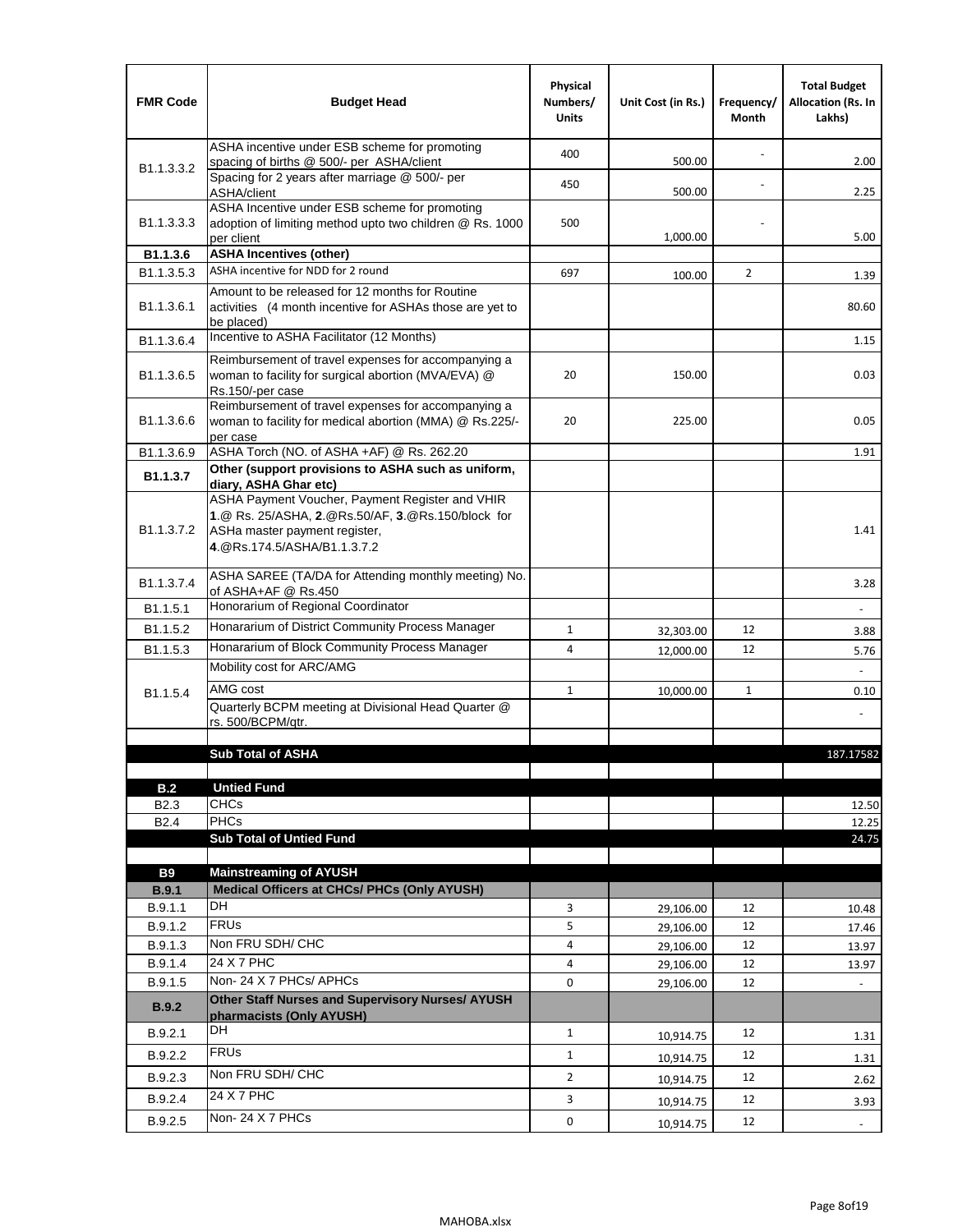| <b>FMR Code</b>   | <b>Budget Head</b>                                                                              | Physical<br>Numbers/<br><b>Units</b> | Unit Cost (in Rs.) | Frequency/<br>Month | <b>Total Budget</b><br>Allocation (Rs. In<br>Lakhs) |
|-------------------|-------------------------------------------------------------------------------------------------|--------------------------------------|--------------------|---------------------|-----------------------------------------------------|
|                   | Panchkarma Unit Lokbabdhu Rajnarayna Joint<br><b>Hospital, Lucknow</b>                          |                                      |                    |                     |                                                     |
| B.9.2.6           | Honararium of Panchkarma Technician (1Male and 1<br>Female)                                     | 0                                    | 10,000.00          | 12                  |                                                     |
|                   | Honorarium of Panchkarma Attendent                                                              | 0                                    | 8,000.00           | 12                  |                                                     |
|                   | Lumpsum amount for Sweeper (Safai Karmi)                                                        |                                      |                    |                     | 0                                                   |
| <b>B9.3</b>       | <b>Other Activities (Excluding HR)</b>                                                          |                                      |                    |                     |                                                     |
| B9.3.1            | Contingency AYUSH wings                                                                         | $\mathbf{1}$                         | 20,000.00          |                     | 0.20                                                |
| B9.3.3            | Establishment of Panchkarma Unit                                                                |                                      |                    |                     | $\mathbf 0$                                         |
| B9.3.4            | Construction of AYUSH Wing                                                                      | 0                                    | 3,000,000.00       |                     |                                                     |
|                   |                                                                                                 |                                      |                    |                     |                                                     |
|                   | Sub Total of Mainstreaming of AYUSH                                                             |                                      |                    |                     | 65.25                                               |
| <b>B10</b>        | <b>IEC-BCC NRHM</b>                                                                             |                                      |                    |                     |                                                     |
|                   | <b>Girls Child Day</b>                                                                          |                                      |                    |                     |                                                     |
| B.10.3.5          | <b>Division level</b>                                                                           | 0                                    | 50,000.00          | 1                   |                                                     |
|                   | <b>Block level</b>                                                                              | $\overline{4}$                       | 10,000.00          | $\mathbf{1}$        | 0.40                                                |
| <b>B.10.7</b>     | Priniting activities (please specify)                                                           |                                      |                    |                     |                                                     |
| B.10.7.1          | SM booklet @Rs 20.00 for all ANCs<br>MCP card @ Rs 10 for all ANCs                              | 26122<br>26122                       | 20.00<br>10.00     |                     | 5.22<br>2.61                                        |
| <b>B.10.7.4</b>   | <b>Other printing</b>                                                                           |                                      |                    |                     |                                                     |
| B.10.7.4.1        | <b>IEC-BCC Material for NDD</b>                                                                 |                                      |                    |                     |                                                     |
|                   | IEC material, poster, banner @ Rs. 14000 per block for 2<br>round                               | 4                                    | 14000              | $\overline{2}$      | 1.12                                                |
|                   | Teaching and community hand bills/pumphlets and check<br>list @ Rs. 14000 per block for 2 round | 4                                    | 14000              | 2                   | 1.12                                                |
|                   | 5 Fipchart per block @ Rs. 200 per Flip chart( one time)                                        | 20                                   | 200                | $\mathbf{1}$        | 0.04                                                |
|                   | AWW and Teacher hand out @ Rs. 7 each for 2 round                                               | 2277                                 | $\overline{7}$     | $\overline{2}$      | 0.32                                                |
|                   | ASHA hand out @ Rs. 2 each for 2 round                                                          | 697                                  | $\overline{2}$     | $\overline{2}$      | 0.03                                                |
|                   | <b>AFHC cards</b><br>For DH & MC level Existing AFHS clinics                                    |                                      |                    |                     |                                                     |
| <b>B.10.7.4.2</b> | For CHC level Existing AFHS clinics                                                             | $\overline{2}$<br>0                  | 0.50<br>0.50       | 2000<br>2000        | 0.02<br>$\overline{\phantom{a}}$                    |
|                   | For PHC level existing AFHS clinics                                                             | 0                                    | 0.50               | 2000                | $\bar{\phantom{a}}$                                 |
|                   | AFHC Register (3 register per clinic)                                                           | 6                                    | 150.00             | $\mathbf{1}$        | 0.01                                                |
|                   | Printing of RBSK card and registers                                                             | 0                                    |                    |                     |                                                     |
|                   | MHT Register for AWC<br>MHT Register for School                                                 | 342                                  | 100.00             | $\mathbf{1}$        | 0.34                                                |
|                   | (Class-1 to 12)                                                                                 | 200                                  | 100.00             | $\mathbf{1}$        | 0.20                                                |
| B.10.7.4.3        | RBSK Format (microplan, reporting) @ Rs. 3000/ per                                              | 4                                    |                    | $\mathbf{1}$        |                                                     |
|                   | block<br>RBSK card for children of AWC and School                                               |                                      | 3,000.00           |                     | 0.12                                                |
|                   | AWC (Twice in year)                                                                             | 171172                               | 1.20               |                     | 2.05                                                |
|                   | School (Class 1 to 12)                                                                          | 100081                               | 0.75               |                     | 0.75                                                |
|                   |                                                                                                 |                                      |                    |                     |                                                     |
|                   | <b>Sub Total IEC</b>                                                                            |                                      |                    |                     | 14.36                                               |
| <b>B.11</b>       |                                                                                                 |                                      |                    |                     |                                                     |
| B.11.2.5          | Recurring support of 18 BCTV                                                                    |                                      |                    |                     | 0                                                   |
|                   |                                                                                                 |                                      |                    |                     |                                                     |
| <b>B14</b>        | Innovations (if any)<br>Religious and Community Leaders Meet @ Rs.                              |                                      |                    |                     |                                                     |
| B14.6             | 10000/District/meeting                                                                          | $\mathbf{1}$                         | 10,000.00          |                     | 0.10                                                |
| B14.11            | Rogi Sahayata Kendra @ Rs. 664200 including 5%<br>increment in HR cost                          |                                      |                    |                     |                                                     |
| B14.12            | AAA Platform - Monitoring & Microplanning meeting for<br>frontline workers                      |                                      |                    |                     |                                                     |
|                   | Nurse Mentor Programme and Establishment of Mini                                                |                                      |                    |                     |                                                     |
|                   | <b>Skill Lab</b>                                                                                |                                      |                    |                     |                                                     |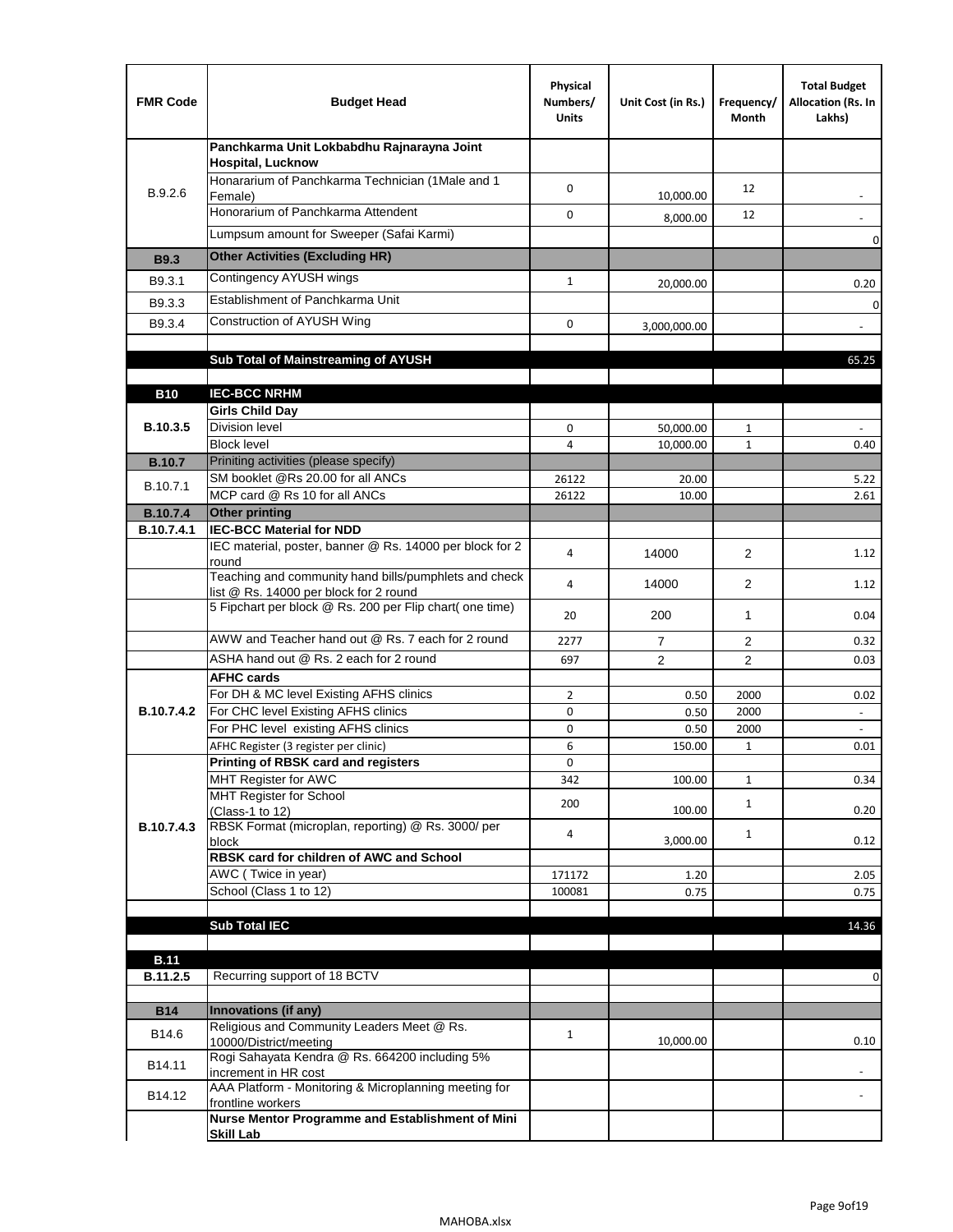| <b>FMR Code</b> | <b>Budget Head</b>                                                                         | Physical<br>Numbers/<br><b>Units</b> | Unit Cost (in Rs.) | Frequency/<br>Month | <b>Total Budget</b><br>Allocation (Rs. In<br>Lakhs) |
|-----------------|--------------------------------------------------------------------------------------------|--------------------------------------|--------------------|---------------------|-----------------------------------------------------|
| B14.19          | Honoraium of Naurse Mentor (Existing)                                                      | 0                                    | 38,588.00          | 12                  |                                                     |
|                 | Honoraium of Naurse Mentor for 12 montys (New)                                             | 0                                    | 36,750.00          | 12                  | $\overline{a}$                                      |
|                 | Honoraium of Naurse Mentor fro 10 months (New)                                             | 0                                    | 36,750.00          | 10                  | $\blacksquare$                                      |
| B14.22          | Training Strategy for Village Health and Nutrition Days<br>(VHNDs)                         |                                      |                    |                     | 2.77                                                |
|                 | Free Transport Facilities to PLHIV(People Living with                                      |                                      |                    |                     |                                                     |
| B14.25          | <b>HIV)</b> for treatment                                                                  |                                      |                    |                     |                                                     |
|                 | On ART cost                                                                                |                                      |                    |                     |                                                     |
|                 | <b>PRE ART Cost</b>                                                                        |                                      |                    |                     |                                                     |
|                 | <b>KAYAKALP' Award Scheme</b>                                                              |                                      |                    |                     |                                                     |
|                 | Training for Swachha Bharat Abhiyan                                                        |                                      |                    |                     |                                                     |
|                 | Awareness cum Internal Assessors Training Workshop @                                       |                                      |                    |                     |                                                     |
|                 | Rs. 33000/Disitrict                                                                        |                                      |                    |                     | 0.33                                                |
|                 | District level Hospital Rs. 20000/District                                                 |                                      |                    |                     | 0.20                                                |
|                 | <b>CHC</b> level                                                                           | $\mathbf{1}$                         | 15,000.00          |                     | 0.15                                                |
|                 | PHC level                                                                                  | 3                                    | 6,000.00           |                     | 0.18                                                |
| B14.29          | <b>Internal Assessment</b>                                                                 |                                      |                    |                     |                                                     |
|                 | District level Hospital (Quarterly)                                                        | $\overline{2}$                       | 2,000.00           | 4                   | 0.16                                                |
|                 | CHC level (Quarterly)                                                                      | $\mathbf{1}$                         | 1,000.00           | 4                   | 0.04                                                |
|                 | PHC level (Quarterly)                                                                      | 3                                    | 500.00             | 4                   | 0.06                                                |
|                 | <b>Peer Assessment</b>                                                                     |                                      |                    |                     |                                                     |
|                 | <b>District level Hospital</b>                                                             | $\overline{2}$                       | 25,000.00          |                     | 0.50                                                |
|                 | <b>CHC</b> level                                                                           | $\mathbf{1}$                         | 10,000.00          |                     | 0.10                                                |
|                 | PHC level                                                                                  | 3                                    | 5,000.00           |                     | 0.15                                                |
|                 | <b>Matritwa Saptah</b>                                                                     |                                      |                    |                     |                                                     |
|                 | District level activities @Rs 50000                                                        | $\mathbf{1}$                         | 50,000.00          |                     | 0.50                                                |
|                 | Mobility support @ Rs 17600/block                                                          | 4                                    | 17,600.00          |                     | 0.70                                                |
| B14.33          | Printing of formats, reports and HRP register @ 50/ANM                                     | 170                                  | 50.00              |                     | 0.09                                                |
|                 | <b>IEC Support</b>                                                                         |                                      |                    |                     |                                                     |
|                 | District level                                                                             | $\mathbf{1}$                         | 2,500.00           |                     | 0.03                                                |
|                 | <b>Block Level</b>                                                                         | 4                                    | 25,000.00          |                     | 1.00                                                |
|                 | hoarding 5/dist & 1/FRU & 1/block @ Rs. 2000/-                                             | 11                                   | 2,000.00           |                     | 0.22                                                |
|                 | <b>Gestational Diabetes Mallitius Pilot - 18 districts</b>                                 |                                      |                    |                     |                                                     |
|                 |                                                                                            |                                      |                    |                     |                                                     |
| B14.34          | Glucometer @ 1 /ANM+2/Block+2 additional                                                   | 0                                    | 3,000.00           |                     |                                                     |
|                 | Procurement of Glucose 75mg, (2*all ANCs+24*5%GDMs)                                        | $\mathbf 0$                          | 25.00              |                     |                                                     |
|                 | Insulin 9 vials *5% ANCs                                                                   | 0                                    | 50.00              |                     | $\overline{\phantom{a}}$                            |
|                 | with syringe (900 units/+18 syringes)                                                      | 0                                    | 20.00              |                     |                                                     |
|                 | <b>Misoprost Distribution for Home Deliveries</b>                                          |                                      |                    |                     |                                                     |
|                 | Printing of registers @ Rs50.00 each                                                       |                                      |                    |                     | $\overline{\phantom{a}}$                            |
| B14.35          | Budget for Tab Mesoprostol procurement in Lakh                                             |                                      |                    |                     | $\blacksquare$                                      |
|                 | ASHA Incentive @ Rs.100.00 each case in Lakh                                               |                                      |                    |                     | $\overline{\phantom{a}}$                            |
|                 | Block level ANM/ ASHAs training @ 23650/ in Lakh                                           |                                      |                    |                     |                                                     |
|                 | District Orientation meeting @Rs 20000, in Lakh<br><b>Sub Total Innovation</b>             |                                      |                    |                     | $\omega$<br>7.27                                    |
|                 |                                                                                            |                                      |                    |                     |                                                     |
| <b>B15</b>      | <b>Planning, Implementation and Monitoring</b>                                             |                                      |                    |                     |                                                     |
| <b>B15.2</b>    | <b>Quality Assurance</b>                                                                   |                                      |                    |                     |                                                     |
| B15.2.2         | <b>Division Level Human Resource</b>                                                       | 0                                    |                    |                     |                                                     |
|                 | Honorarium of Existing Divisonal Consultant -Quality @<br>Rs. 45000/month for 10 months    | $\mathbf 0$                          | 45,000.00          | 10                  |                                                     |
|                 | Honorarium of Vacant Divisonal Consultant - Quality @<br>Rs. 45000/month for 2 months      | $\mathbf 0$                          | 45,000.00          | $\overline{2}$      |                                                     |
|                 | Honararium of Existing Divisonal Consultant - Public<br>Health @ Rs.45000/PM for 10 Months | 0                                    | 45,000.00          | $\overline{2}$      |                                                     |
|                 | Honararium of Vacant Divisonal Consultant - Public Health<br>@ Rs.45000/PM for 2 Months    | $\mathbf 0$                          | 45,000.00          | 10                  |                                                     |
|                 | Data Entry Operator @Rs 12000/PM for 2 Month ("New<br>Position)                            | 0                                    | 12,000.00          | $\overline{2}$      |                                                     |
|                 | <b>District Level Human Resource</b>                                                       |                                      |                    |                     |                                                     |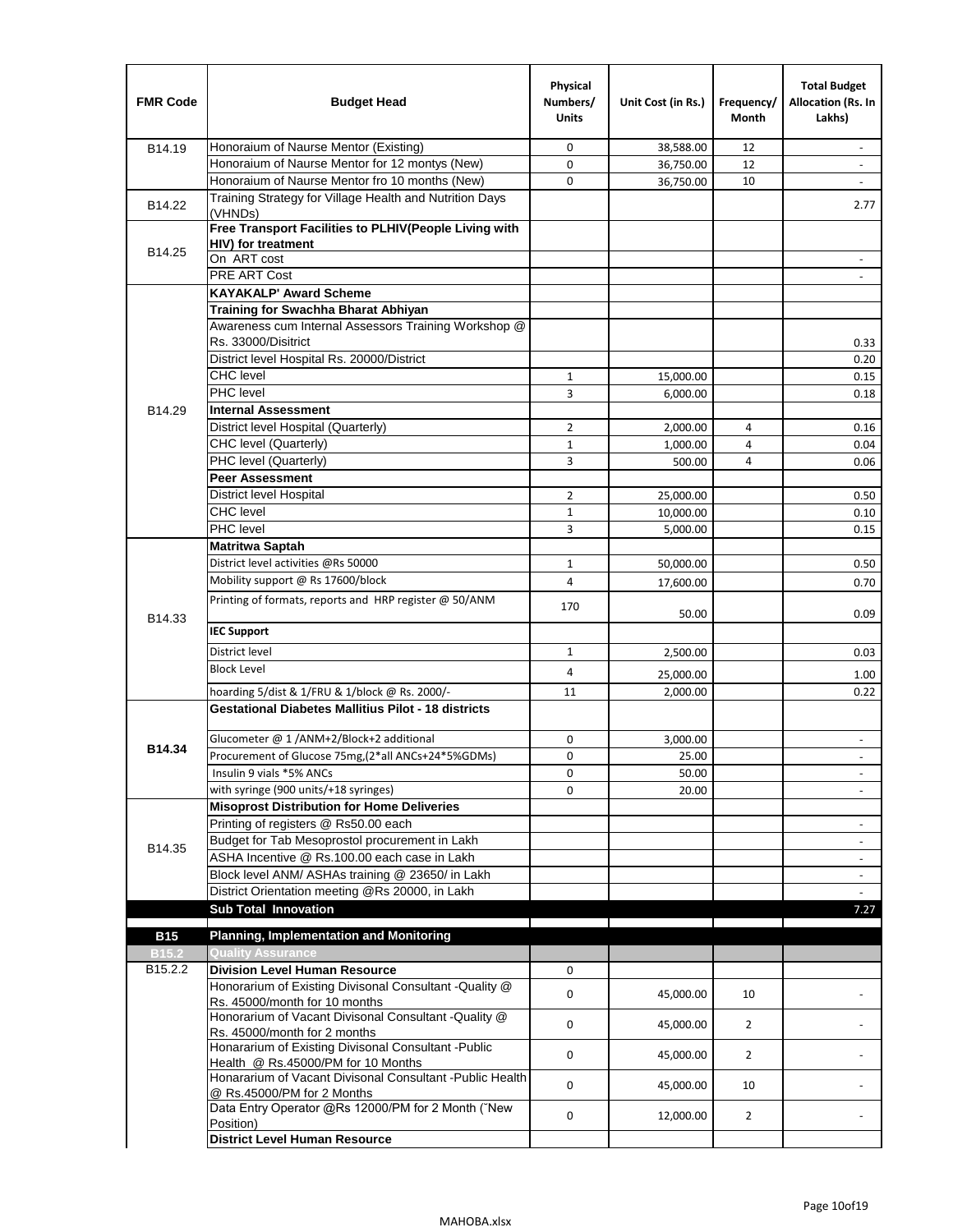| <b>FMR Code</b>         | <b>Budget Head</b>                                                                                | Physical<br>Numbers/<br><b>Units</b> | Unit Cost (in Rs.) | Frequency/<br><b>Month</b> | <b>Total Budget</b><br>Allocation (Rs. In<br>Lakhs) |
|-------------------------|---------------------------------------------------------------------------------------------------|--------------------------------------|--------------------|----------------------------|-----------------------------------------------------|
|                         | Honorarium of Existing District Consultant -Quality @ Rs.<br>40000/month for 10 months            | $\mathbf 0$                          | 40,000.00          | 10                         |                                                     |
|                         | Honorarium of Vacant District Consultant -Quality @ Rs.<br>40000/month for 2 months               | $\mathbf{1}$                         | 40,000.00          | $\overline{2}$             | 0.80                                                |
|                         | Honararium of Existing Hospital Quality Manager @<br>Rs.35000/PM for 10 Months                    | 0                                    | 35,000.00          | 10                         |                                                     |
|                         | Honararium of Vacant Hospital Quality Manager @<br>Rs.35000/PM for 2 Months                       | $\mathbf{1}$                         | 35,000.00          | $\overline{2}$             | 0.70                                                |
|                         | Data Entry Operator @ Rs 12000/PM for 2 Month ("New<br>Position)                                  | $\mathbf{1}$                         | 12,000.00          | $\overline{2}$             | 0.24                                                |
| B15.2.4                 | <b>Review meetings</b>                                                                            |                                      |                    |                            |                                                     |
| B <sub>15.2</sub> .4.2  | Division                                                                                          | 0                                    | 5,000.00           |                            |                                                     |
|                         | <b>District</b>                                                                                   | $\overline{2}$                       | 2,000.00           |                            | 0.04                                                |
| B15.2.5.2               | Monitoring and Supportive Supervision Visits-Divisional<br>QUA (10 visits per month) for 6 months | $\mathbf 0$                          | 1,800.00           |                            |                                                     |
|                         | Monitoring and Supportive Supervision Visits-District<br>QUA (10 visits per month) for 6 months   | 60                                   | 1,200.00           |                            | 0.72                                                |
|                         | <b>Office Equipments-District &amp; Division</b>                                                  |                                      |                    |                            |                                                     |
|                         | <b>Division Level</b>                                                                             |                                      |                    |                            |                                                     |
|                         | Office Equipment @ Rs.3.5 Lac/Division                                                            |                                      |                    |                            | $\sim$                                              |
| B15.2.5.5               | Operational cost @ Rs.17000/-PM for 10 Month                                                      |                                      |                    |                            | $\pmb{0}$                                           |
|                         | <b>District Level</b>                                                                             |                                      |                    |                            |                                                     |
|                         | Office Equipment @ Rs.3.5 Lac/District                                                            | 0                                    | 350,000.00         | 1                          | $\blacksquare$                                      |
|                         | Operational cost @ Rs.14000/-PM for 10 Month                                                      | $1\,$                                | 14,000.00          | 10                         | 1.40                                                |
| B15.2.5.6               | <b>Operational Cost for District Hospitals</b>                                                    | 0                                    | 2,000.00           |                            | $\mathbf{r}$                                        |
|                         | <b>Sub Total Quality Assurance</b>                                                                |                                      |                    |                            | 3.90                                                |
| B15.3                   | <b>Monitoring and Evaluation</b>                                                                  |                                      |                    |                            |                                                     |
| B15.3.1                 | <b>HMIS</b>                                                                                       |                                      |                    |                            |                                                     |
| B15.3.1.2               | Data Entry Operators at Block level                                                               |                                      |                    |                            | 6.11                                                |
| B15.3.1.3.1             | HR and Infrastructure for 100% service updation on<br><b>HMIS/MCTS Portal</b>                     |                                      |                    |                            | 5.52                                                |
| B <sub>15.3.1.5.2</sub> | Mobility Support for HMIS & MCTS at District level                                                |                                      |                    |                            | 0.14                                                |
| B15.3.1.6               | Printing of HMIS Formats<br>Printing of MCTS follow-up formats/ services due list/ work           |                                      |                    |                            | 0.31                                                |
| B15.3.2.2               | plan                                                                                              |                                      |                    |                            | 0.21                                                |
| B15.3.2.7               | Internet Connectivity through LAN / data card                                                     |                                      |                    |                            | 0.44                                                |
| B15.3.2.8               | Procurement & Installation of VSAT (Capex)                                                        |                                      |                    |                            | 0.84                                                |
| B15.3.2.12              | Other office expenditure                                                                          |                                      |                    |                            | 0.96                                                |
| B15.3.2.13              | Printing of RCH Registers                                                                         |                                      |                    |                            | 0.18                                                |
|                         | <b>Sub Total of HMIS</b>                                                                          |                                      |                    |                            | 14.71                                               |
| <b>B.16</b>             | <b>PROCUREMENT</b>                                                                                |                                      |                    |                            |                                                     |
| B16.1                   | <b>Procurement of Equipment</b>                                                                   |                                      |                    |                            |                                                     |
|                         | <b>Equipments for Blood Banks/ BSUs</b>                                                           |                                      |                    |                            |                                                     |
| B16.1.1.1               | Equipments For Blood banks/ BCSUs                                                                 |                                      |                    |                            | 0                                                   |
| B16.1.2                 | <b>Equipments For BSUs</b><br>Procurement of equipment: CH                                        |                                      |                    |                            | 3.65                                                |
|                         | Procurement of NRC Computer/Printer/UPS/Data Card @                                               |                                      |                    |                            |                                                     |
| B16.1.2.7               | Rs. 60000/NRC                                                                                     | $\mathbf{1}$                         | 60,000.00          | 0                          | 0.60                                                |
| B16.1.2.8               | Procurement of Computer/Printer/UPS/Data Card -SNCUs                                              |                                      |                    |                            |                                                     |
|                         | for VJB Female Hospital Lucknow<br>Procurement of Equipments for SNCUs for VAB Female             |                                      |                    |                            | 0                                                   |
| B16.1.2.9               | Hospital lucknow                                                                                  |                                      |                    |                            | 0                                                   |
| B16.1.6                 | <b>Equipments for RKSK &amp; RBSK</b>                                                             |                                      |                    |                            |                                                     |
| B16.1.6.1               | <b>Equipments for AFHCs</b>                                                                       | 0                                    | 7,000.00           | $\mathbf{1}$               | ÷,                                                  |
|                         | <b>Equipment for Mobile health teams</b>                                                          | 0                                    |                    |                            |                                                     |
| B16.1.6.3.1             | No. of Vision Chart<br>(2 chart per team)                                                         | 16                                   | 700                |                            | 0.11                                                |
| *                       | No. of weighing scale (1 per team)                                                                | 8                                    | 1000               |                            | 0.08                                                |
|                         | No. of height scale standing (1 per team)                                                         | 8                                    | 10000              |                            | 0.80                                                |
| <b>B.16.2</b>           | <b>Procurement of Drugs</b>                                                                       |                                      |                    |                            |                                                     |
| B.16.2.2.2              | Procurement of drugs under child health (Vitamin A for<br>BSPM) No. of Bottles                    | 4505                                 | 58.00              |                            | 2.61                                                |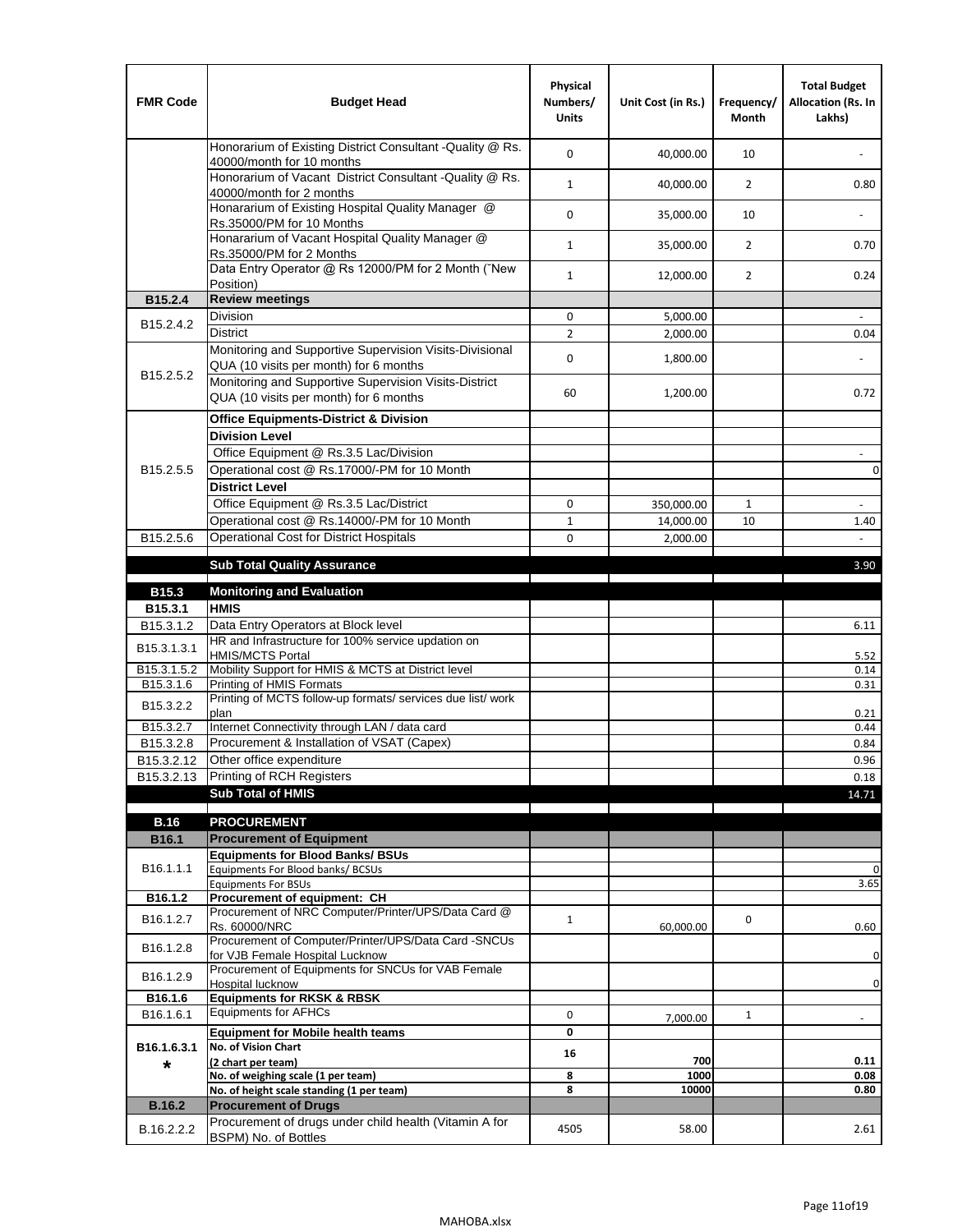| <b>FMR Code</b> | <b>Budget Head</b>                                                            | Physical<br>Numbers/<br>Units | Unit Cost (in Rs.) | Frequency/<br>Month | <b>Total Budget</b><br><b>Allocation (Rs. In</b><br>Lakhs) |
|-----------------|-------------------------------------------------------------------------------|-------------------------------|--------------------|---------------------|------------------------------------------------------------|
| B.16.2.4        | <b>Supplies for IMEP</b>                                                      |                               |                    |                     |                                                            |
| B.16.2.4.1      | Biomedical waste management - District level                                  |                               |                    |                     | 5.95                                                       |
| B.16.2.4.2      | Biomedical waste management - CHC/PHC level                                   | 4                             | 13,109.00          | 12                  | 6.29                                                       |
| B.16.2.4.3      | Cleaning/washing, house-keeping and laundry<br>management - District level    |                               |                    |                     | 22.56                                                      |
| B.16.2.4.4      | Cleaning/washing, house-keeping and laundry<br>management - CHC/PHC level     |                               |                    |                     | 7.9                                                        |
| B.16.2.4.7      | Cleanliness of Sub Centers for 6 months                                       | 140                           | 500.00             | 6                   | 4.20                                                       |
| B.16.2.5.2      | Replenishment of ASHA Drug Kit<br>@300/ Working ASHA                          |                               |                    |                     | 1.98                                                       |
| B.16.2.6        | <b>National Iron Plus Initiative (Drugs&amp;Supplies)</b>                     |                               |                    |                     |                                                            |
| B.16.2.6.1      | Children (6m - 60months)                                                      |                               |                    |                     |                                                            |
| B.16.2.6.1.a    | IFA Syrup (@Rs7.99paisa/50mlBottel)                                           | 106674                        | 7.99               |                     | 8.52                                                       |
| B.16.2.6.2      | Children 5 - 10 years                                                         |                               |                    |                     |                                                            |
| B.16.2.6.2.a    | IFA tablet small Pink (45mg) @ Rs. 0.182 per tablet, 32 tablet per<br>child)  | 52400                         | 5.82               |                     | 3.05                                                       |
| B.16.2.6.2.b    | <b>Albendazole Tablets</b>                                                    | 62151                         | 0.78               | 2                   | 0.97                                                       |
| B.16.2.6.3      | <b>WIFS (10-19 years)</b>                                                     |                               |                    |                     |                                                            |
| B.16.2.6.3.a    | IFA Tablet large blue 100 mg tablet @ Rs. 1.41 per 10 tablet for 12<br>months | 62230                         | 7.33               |                     | 4.56                                                       |
|                 | <b>Albendazole Tablets</b>                                                    |                               |                    |                     |                                                            |
| B.16.2.6.3.b    | For Adolescent Girls and boys (School going)                                  | 37930                         | 0.78               | $\overline{2}$      | 0.59                                                       |
|                 | For Adolescent Girls (out of School)                                          | 24300                         | 0.78               | $\overline{2}$      | 0.38                                                       |
| B.16.2.7        | Drugs & supplies for RBSK                                                     |                               |                    |                     |                                                            |
| B.16.2.7.1      | Medicine for Mobile health team                                               | 8                             | 5,000.00           |                     | 0.40                                                       |
| <b>B.16.2.8</b> | Drugs & supplies for AYUSH                                                    | 16                            | 100,000.00         |                     | 16.00                                                      |
| B.16.2.10       | Blood Bags for 93 functional Blood Bank                                       |                               |                    |                     | 0.17                                                       |
|                 | For Diagnostics Kits for 93 functional blood bank                             |                               |                    |                     | 0.47                                                       |
|                 | <b>Sub Total of Procurement</b>                                               |                               |                    |                     | 91.85                                                      |
| <b>B.18</b>     | <b>New Initiatives/ Strategic Interventions</b>                               |                               |                    |                     |                                                            |
|                 | <b>Ca Cx Screening</b>                                                        |                               |                    |                     |                                                            |
| <b>B.18.2</b>   |                                                                               |                               |                    |                     | 0                                                          |
|                 | 7+ Strategy<br><b>Family Planning</b>                                         |                               |                    |                     |                                                            |
| B18.4           | No of District Level Govt. COT @ Rs.30000/month for 12<br>month               | 0                             |                    | 12                  |                                                            |
|                 | Extra Incentive for Interval Sterilization @ Rs.260/case                      |                               | 30,000.00          |                     |                                                            |
|                 |                                                                               | 0                             | 260.00             |                     |                                                            |
|                 | Extra Incentive for NSV @ Rs.310/- case                                       | 0                             | 310.00             |                     |                                                            |
|                 | <b>Sub Total of New Innitiatives</b>                                          |                               |                    |                     |                                                            |
|                 |                                                                               |                               |                    |                     |                                                            |
| <b>B22</b>      | <b>Support Services</b><br><b>Support Strengthening NVBDCP</b>                |                               |                    |                     |                                                            |
|                 | Honorarium of Staff-At BRD Medical College                                    |                               |                    |                     |                                                            |
| B22.3           | Honorarium of Staff for 100 Bedded JE/AES Ward -At                            |                               |                    |                     | 0                                                          |
|                 | <b>BRD Medical College</b><br>Increament of Existing HR Catculated @ 5%       |                               |                    |                     | 0                                                          |
|                 | <b>Sub of Support Serveces</b>                                                |                               |                    |                     | 0                                                          |
|                 |                                                                               |                               |                    |                     |                                                            |
| <b>B.23</b>     | Other Expenditures (Power Backup, Convergence etc)                            |                               |                    |                     |                                                            |
|                 | POL for Generators - District level Hospitals                                 |                               |                    |                     |                                                            |
| B.23.1          | POL for Generators - CHCs/PHCs                                                | $\overline{2}$                | 35,000.00          | 12                  | 8.40                                                       |
| B.23.2          | <b>Sub Total of Power Backup</b>                                              | 4                             | 17,500.00          | 12                  | 8.40                                                       |
|                 |                                                                               |                               |                    |                     | 16.80                                                      |
|                 | <b>Collaboration with Medical Colleges and Knowledge</b>                      |                               |                    |                     |                                                            |
| <b>B.24</b>     | partners                                                                      |                               |                    |                     |                                                            |
|                 |                                                                               |                               |                    |                     |                                                            |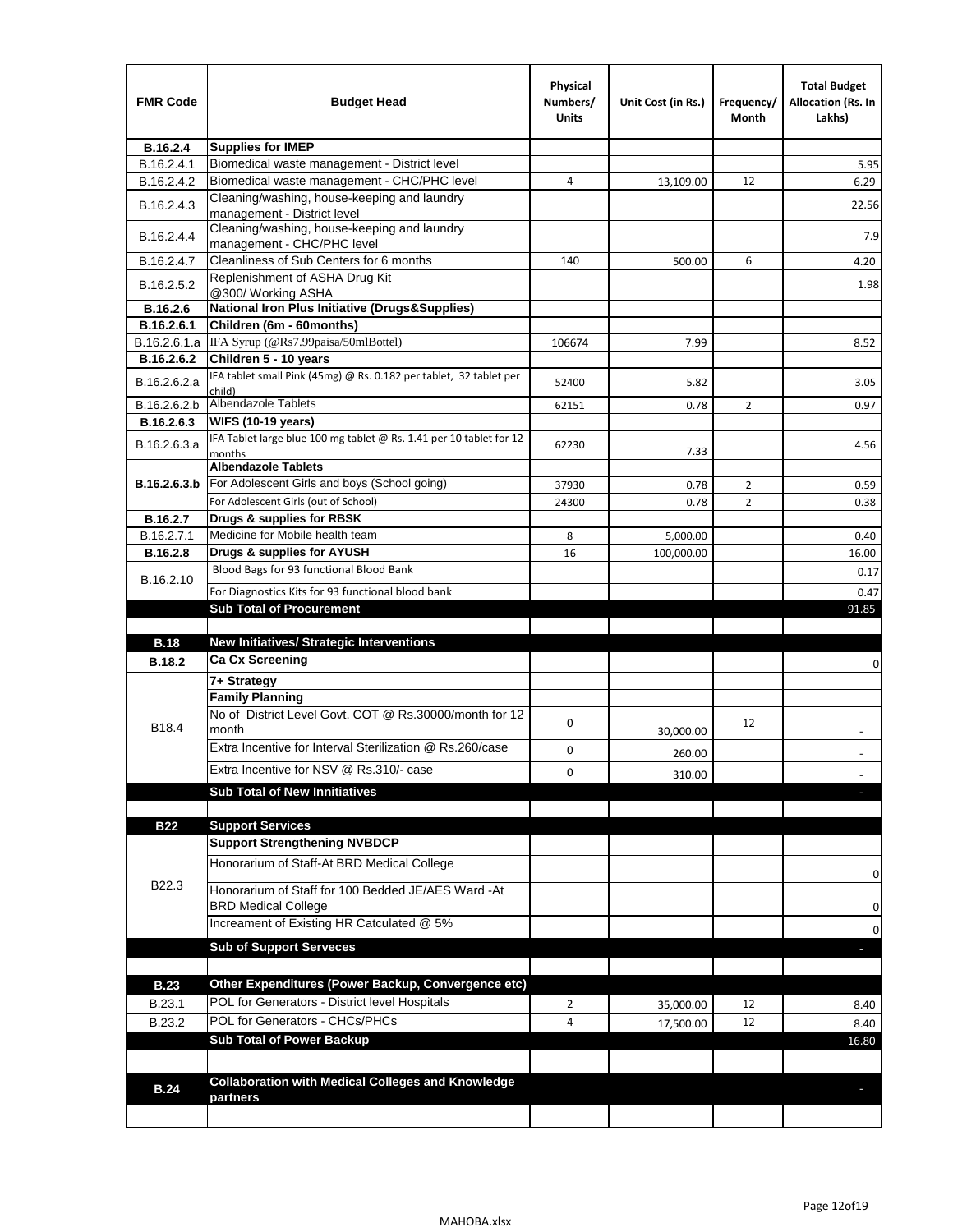| <b>FMR Code</b> | <b>Budget Head</b>                                                                                            | Physical<br>Numbers/<br><b>Units</b> | Unit Cost (in Rs.) | Frequency/<br>Month | <b>Total Budget</b><br>Allocation (Rs. In<br>Lakhs) |
|-----------------|---------------------------------------------------------------------------------------------------------------|--------------------------------------|--------------------|---------------------|-----------------------------------------------------|
| <b>B.25</b>     | National Programme for Prevention and control of                                                              |                                      |                    |                     |                                                     |
| B.25.1          | deafness<br><b>Recurring Grant-in-aid</b>                                                                     |                                      |                    |                     |                                                     |
| B.25.1.3        | <b>Manpower at District level</b>                                                                             |                                      |                    |                     |                                                     |
| B.25.1.3.a      | ENT Surgeon @Rs.80,000/-pm                                                                                    | 0                                    |                    |                     |                                                     |
| B.25.1.3.b      | Audiologist@Rs.30,000/-pm                                                                                     | 0                                    |                    |                     |                                                     |
| B.25.1.3.c      | Audiometric Assistant@Rs.15,000/-pm                                                                           | 0                                    |                    |                     |                                                     |
| B.25.1.3.d      | Instructor for Hearing Impaired Children @Rs.15,000/-pm                                                       | 0                                    |                    |                     |                                                     |
| B.25.2          | Non recurring Grant-in-aid                                                                                    |                                      |                    |                     |                                                     |
| B.25.2.1        | Training@Rs.10 lakh/ Distt. for 7 level training                                                              | 0                                    |                    |                     |                                                     |
| B.25.2.1.b      | District Hospital @Rs.20 lakh/Distt.                                                                          | 0                                    |                    |                     |                                                     |
| B.25.2.1.c      | CHC/Sub-Divisional Hospital @Rs.50,000/- Kit                                                                  | 0                                    |                    |                     |                                                     |
| B.25.2.1.d      | PHC@RS.15,000/- kit                                                                                           | 0                                    |                    |                     |                                                     |
|                 |                                                                                                               |                                      |                    |                     |                                                     |
|                 | National Programme for Prevention and control of<br>deafness                                                  |                                      |                    |                     |                                                     |
|                 |                                                                                                               |                                      |                    |                     |                                                     |
| <b>B.29</b>     | National Programme for Prevention and Control of                                                              |                                      |                    |                     |                                                     |
|                 | <b>Flurosis</b>                                                                                               |                                      |                    |                     |                                                     |
| B.29.2.1        | Honorarium of Consultant                                                                                      | 0                                    | 40,000.00          | 6                   |                                                     |
|                 | Honorarium of Lab Technician                                                                                  | 0                                    | 11,000.00          | 6                   |                                                     |
| B.29.2.2        | Health Education and Publicity                                                                                |                                      |                    |                     |                                                     |
|                 |                                                                                                               |                                      |                    |                     |                                                     |
| B.29.2.4        | Medical Management including treatment Surgery and<br>rehab-supplumetation of vitamins & minrals              |                                      |                    |                     |                                                     |
|                 |                                                                                                               |                                      |                    |                     |                                                     |
|                 | <b>Sub Total of Flurisis</b>                                                                                  |                                      |                    |                     | н                                                   |
|                 |                                                                                                               |                                      |                    |                     |                                                     |
|                 | <b>Total of Mission Flexipool</b>                                                                             |                                      |                    |                     | 426.07                                              |
|                 |                                                                                                               |                                      |                    |                     |                                                     |
| C               | <b>IMMUNISATION</b>                                                                                           |                                      |                    |                     |                                                     |
|                 | RI strengthening project (Review meeting, Mobility                                                            |                                      |                    |                     |                                                     |
| C.1             | support, Outreach services etc)                                                                               |                                      |                    |                     |                                                     |
| C.1.a           | Mobility Support for supervision for distict level officers.                                                  | 1                                    | 250,000.00         |                     | 2.50                                                |
| C.1.c           | Printing and dissemination of Immunization cards, tally                                                       | 28155                                | 10.00              |                     | 2.82                                                |
|                 | sheets, monitoring forms etc.                                                                                 |                                      |                    |                     |                                                     |
| C.1.e           | Quarterly review meetings exclusive for RI at district level<br>with Block MOs, CDPO, and other stake holders | 16                                   | 500.00             |                     | 0.08                                                |
| C.1.f           | Quarterly review meetings exclusive for RI at block                                                           | 2788                                 | 75.00              |                     | 2.09                                                |
|                 | Focus on slum & underserved areas in urban                                                                    |                                      |                    |                     |                                                     |
| C.1.g           | areas/alternative vaccinator for slums (only where regular                                                    | 0                                    | 2,100.00           |                     |                                                     |
|                 | ANM under NUHM not engaged) Rs. 450/- per session for                                                         |                                      |                    |                     |                                                     |
|                 | 4 session and Rs. 300/- contingency.<br>Mobilization of children through ASHA or other mobilizers             |                                      |                    |                     |                                                     |
| C.1.h           |                                                                                                               | 12000                                | 150.00             |                     | 18.00                                               |
| C.1.i           | Alternative vaccine delivery in hard to reach areas                                                           | 48                                   | 150.00             |                     | 0.07                                                |
| $C.1$ .j        | Alternative Vaccine Deliery in other areas                                                                    | 11952                                | 75.00              |                     | 8.96                                                |
| C.1.k           | To develop microplan at sub-centre level                                                                      | 154                                  | 100.00             |                     | 0.15                                                |
| C.1.1           | For consolidation of micro plans at block level/PHC @ Rs.<br>1000/- and District level @ Rs.2000/-            |                                      |                    |                     | 0.08                                                |
| C.1.m           | POL for vaccine delivery from State to district and from                                                      | $\mathbf{1}$                         |                    |                     | 1.50                                                |
|                 | district to PHC/CHCs                                                                                          |                                      | 150,000.00         |                     |                                                     |
| C.1.n           | Consumables for computer including provision for internet<br>access                                           | $\mathbf{1}$                         | 400.00             | 12                  | 0.05                                                |
| C.1.o           | Red/Black plastic bags etc.                                                                                   | 12000                                | 6.00               |                     | 0.72                                                |
| C.1.p           | Hub Cutter/Bleach/Hypochlorite solution/ Twin bucket @                                                        | 7                                    | 1,200.00           |                     | 0.08                                                |
|                 | Rs. 1200/- for 2 Buckets                                                                                      |                                      |                    |                     |                                                     |
|                 |                                                                                                               |                                      |                    |                     |                                                     |
| C.1.q           | <b>Safety Pits</b><br><b>State specific requirement</b>                                                       | $\mathbf{2}$                         | 5,250.00           |                     | 0.11                                                |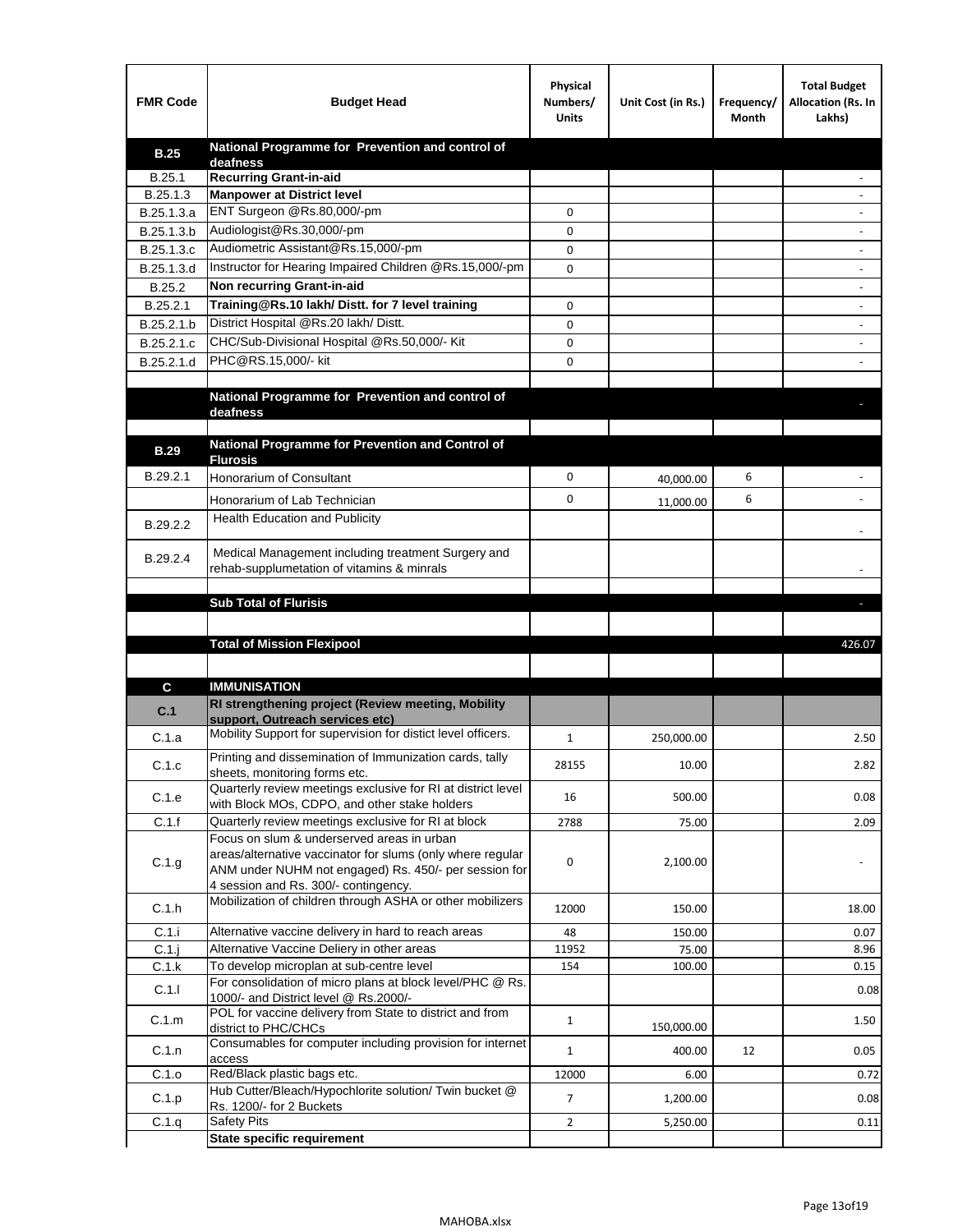| <b>FMR Code</b> | <b>Budget Head</b>                                                                                                                                                              | Physical<br>Numbers/<br><b>Units</b> | Unit Cost (in Rs.) | Frequency/<br>Month | <b>Total Budget</b><br><b>Allocation (Rs. In</b><br>Lakhs) |
|-----------------|---------------------------------------------------------------------------------------------------------------------------------------------------------------------------------|--------------------------------------|--------------------|---------------------|------------------------------------------------------------|
|                 | Funds for annual maintenance operation of WIC/WIF at<br>state and division level                                                                                                | $\mathbf 0$                          | 40,000.00          |                     | 0.00                                                       |
|                 | Electricity bill for WIC/WIF at state and division level                                                                                                                        | $\mathbf 0$                          | 100,000.00         |                     | 0.00                                                       |
| C.1.r           | POL for generators & operational expenses at divisional                                                                                                                         | $\mathbf 0$                          | 200,000.00         |                     | 0.00                                                       |
|                 | vaccine storage and state vaccine store<br>POL for generators & operational expenses at district                                                                                |                                      |                    |                     |                                                            |
|                 | level vaccine storage points and other cold chain points                                                                                                                        | $\mathbf{1}$                         | 120,000.00         |                     | 1.20                                                       |
|                 | <b>AEFI Kits</b>                                                                                                                                                                |                                      |                    |                     | 0.06                                                       |
| C.1.s           | Teeka Express Operational Cost                                                                                                                                                  |                                      |                    |                     |                                                            |
| C.2             | <b>Salary of Contractual Staffs</b>                                                                                                                                             |                                      |                    |                     |                                                            |
| C.2.2           | Honorarium for Computer Assistants support for District<br>level                                                                                                                | 1                                    | 12,127.00          | 12                  | 1.46                                                       |
| C.3             | <b>Training under Immunisation</b>                                                                                                                                              |                                      |                    |                     |                                                            |
|                 | District level Orientation training including Hep B, Measles                                                                                                                    |                                      |                    |                     |                                                            |
| C.3.1           | & JE(wherever required) for 2 days ANM, Multi Purpose<br>Health Worker (Male), LHV, Health Assistant<br>(Male/Female), Nurse MidWives, BEEs & other staff (as<br>per RCH norms) | $\overline{2}$                       | 46,200.00          |                     | 0.92                                                       |
| C.3.2           | Three day training including Hep B, Measles & JE<br>(wherever required) of Medical Officers of RI using<br>revised MO training module)                                          | $\mathbf 0$                          | 65,600.00          |                     | 0.00                                                       |
| C.3.4           | Two days cold chain handlers training for block level cold<br>chain hadlers by State and district cold chain officers                                                           | 0.00                                 |                    |                     | 0.19                                                       |
| C.3.5           | One day training of block level data handlers by DIOs and<br>District cold chain officer                                                                                        | $\overline{7}$                       | 500.00             |                     | 0.04                                                       |
|                 | <b>Cold chain maintenance</b>                                                                                                                                                   |                                      |                    |                     |                                                            |
|                 | Cold chain maintenance for CHC/PHC @ Rs. 750/- per                                                                                                                              | 8                                    |                    |                     | 0.06                                                       |
| C.4             | unit<br>Cold chain maintenance for District level @ Rs. 15000/-                                                                                                                 |                                      | 750.00             |                     |                                                            |
|                 | per district                                                                                                                                                                    | $\mathbf{1}$                         | 15,000.00          |                     | 0.15                                                       |
| C.5             | <b>ASHA Incentive</b>                                                                                                                                                           | 18865                                | 150                |                     | 28.2975                                                    |
|                 | Mobility support for outreach areas for 25 disdtricts                                                                                                                           |                                      |                    |                     |                                                            |
|                 | Mobility support for HRG/ construction sites                                                                                                                                    |                                      |                    |                     |                                                            |
|                 | Sub Total of RI                                                                                                                                                                 |                                      |                    |                     | 69.58674                                                   |
|                 | <b>National Iodine Deficiency Disorders Control</b>                                                                                                                             |                                      |                    |                     |                                                            |
| D               | Programme (NIDDCP)                                                                                                                                                              |                                      |                    |                     |                                                            |
| D.3             | <b>Health Education and Publicity</b>                                                                                                                                           |                                      |                    |                     | 0.10                                                       |
|                 |                                                                                                                                                                                 |                                      |                    |                     |                                                            |
|                 | <b>GRAND TOTAL (A+B+C+D)</b>                                                                                                                                                    |                                      |                    |                     | 1,475.70                                                   |
|                 | <b>National Disease Control Programme (NDCP)</b>                                                                                                                                |                                      |                    |                     |                                                            |
|                 |                                                                                                                                                                                 |                                      |                    |                     |                                                            |
|                 | <b>INTEGRATED DISEASE SURVEILLANCE</b>                                                                                                                                          |                                      |                    |                     |                                                            |
| Ε               | <b>PROGRAMME (IDSP)</b>                                                                                                                                                         |                                      |                    |                     |                                                            |
| E.1             | <b>REMUNERATION FOR CONTRACTUAL HUMAN</b><br><b>RESOURCE</b>                                                                                                                    |                                      |                    |                     |                                                            |
| E.1.9           | District Epidemiologists                                                                                                                                                        |                                      |                    |                     | 6.30                                                       |
| E.1.10          | District Microbiologist at District labs                                                                                                                                        |                                      |                    |                     | $\overline{a}$                                             |
| E.1.11          | District Data Manager                                                                                                                                                           |                                      |                    |                     | 2.56                                                       |
| E.1.12          | Data Entry Operator*                                                                                                                                                            |                                      |                    |                     | 1.51                                                       |
| E.1.13          | Others if any (pl specify)                                                                                                                                                      |                                      |                    |                     | $\omega$                                                   |
| E.2             | <b>TRAINING</b>                                                                                                                                                                 |                                      |                    |                     |                                                            |
|                 | Training at State/District Level (1 batch = 20<br>participants)                                                                                                                 |                                      |                    |                     |                                                            |
| E.2.3           | Hospital Pharmacists/Nurses Training (1 day)                                                                                                                                    |                                      |                    |                     | 0.45                                                       |
| E.3             | <b>LABORATORY SUPPORT</b>                                                                                                                                                       |                                      |                    |                     |                                                            |
|                 | <b>District Public Health Laboratory Strengthening</b>                                                                                                                          |                                      |                    |                     |                                                            |
|                 |                                                                                                                                                                                 |                                      |                    |                     |                                                            |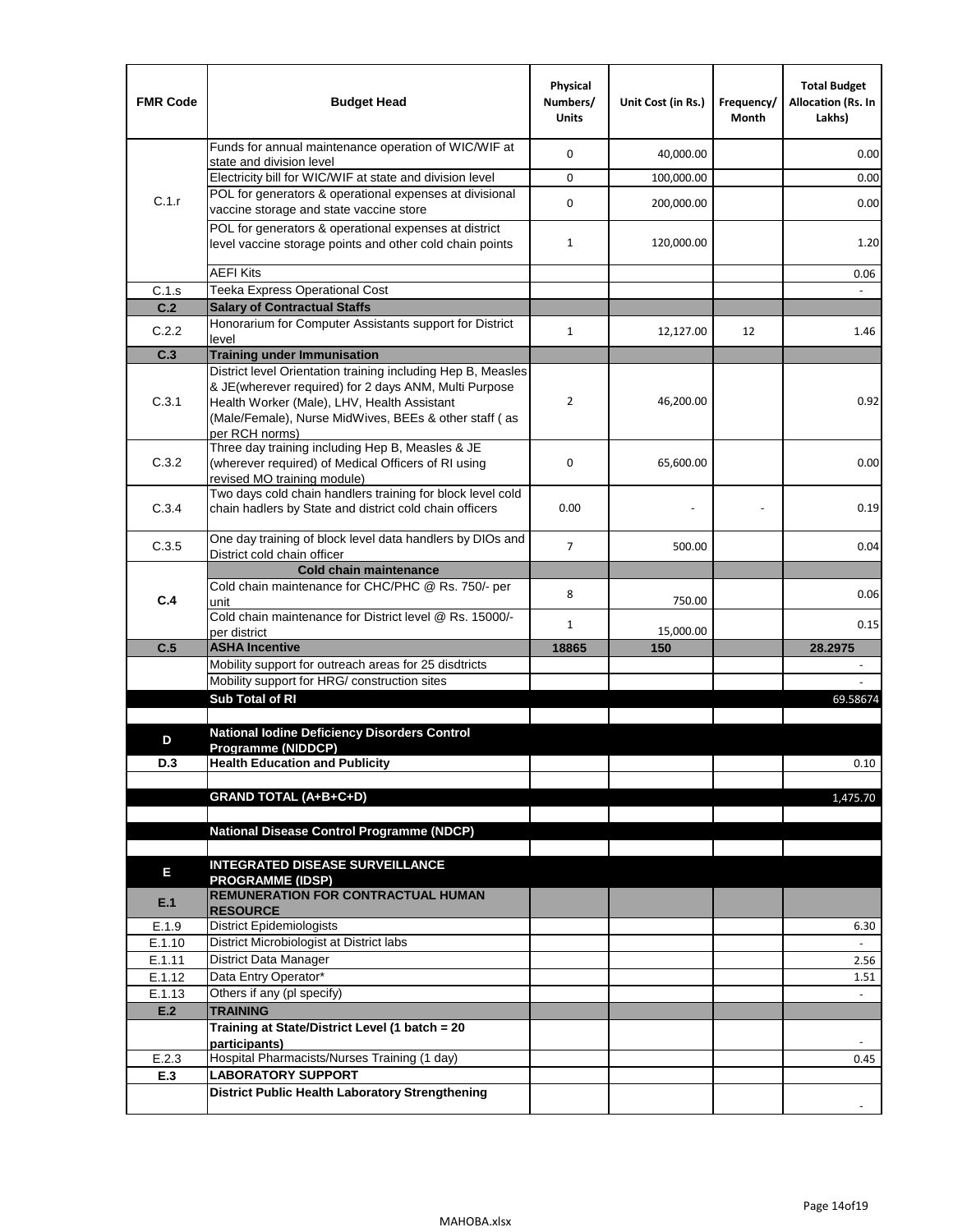| <b>FMR Code</b>    | <b>Budget Head</b>                                                                                                                                                                                                                                | Physical<br>Numbers/<br><b>Units</b> | Unit Cost (in Rs.) | Frequency/<br><b>Month</b> | <b>Total Budget</b><br>Allocation (Rs. In<br>Lakhs) |
|--------------------|---------------------------------------------------------------------------------------------------------------------------------------------------------------------------------------------------------------------------------------------------|--------------------------------------|--------------------|----------------------------|-----------------------------------------------------|
| E.3.5              | Expenses on account of consumables, operating<br>expenses, office expenses, transport of samples,<br>miscellaneous etc.                                                                                                                           |                                      |                    |                            |                                                     |
| E.4                | <b>OPERATIONAL COSTS</b>                                                                                                                                                                                                                          |                                      |                    |                            |                                                     |
| E.4.1              | MOBILITY: Travel Cost, POL, mobility cost at SSU & DSU<br>on need basis                                                                                                                                                                           |                                      |                    |                            | 0.60                                                |
| E.4.2              | Office expenses on telephone, fax, Broadband Expenses,<br>Weekly Alert Bulletin/Annual Disease Surveillance report,<br>minor repairs and AMC of IT/office equipment supplied<br>under IDSP, Meetings and other miscellenious<br>expenditures etc. |                                      |                    |                            | 1.55                                                |
|                    | Sub Total of IDSP                                                                                                                                                                                                                                 |                                      |                    |                            | 12.97                                               |
|                    |                                                                                                                                                                                                                                                   |                                      |                    |                            |                                                     |
| F                  | <b>NVBDCP</b>                                                                                                                                                                                                                                     |                                      |                    |                            |                                                     |
| F.1.1              | Malaria                                                                                                                                                                                                                                           |                                      |                    |                            |                                                     |
| F.1.1.a            | <b>Contractual Payments</b>                                                                                                                                                                                                                       |                                      |                    |                            |                                                     |
| F.1.1.a.i          | <b>MPW</b> contractual                                                                                                                                                                                                                            |                                      |                    |                            |                                                     |
| F.1.1.a.iv         | District VBD Consultant 18 nos. (Non-Project States) @ Rs<br>22895 pm.for 6 months (Rs 1.37 lakhs per consulatant per<br>year)                                                                                                                    |                                      |                    |                            | $\blacksquare$                                      |
| F.1.1.a.vii        | VBD Consultant 1 no. (preferably entomologist) @ Rs 22500<br>p.m. for 6 months                                                                                                                                                                    |                                      |                    |                            |                                                     |
| F.1.1.b            | <b>ASHA Incentive</b>                                                                                                                                                                                                                             |                                      |                    |                            | 0.10                                                |
| F.1.1.c            | <b>Operational Cost</b>                                                                                                                                                                                                                           |                                      |                    |                            | $\blacksquare$                                      |
| F.1.1.c.ii         | Operational cost for IRS                                                                                                                                                                                                                          |                                      |                    |                            | 0.10                                                |
| F.1.1.e            | IEC/BCC                                                                                                                                                                                                                                           |                                      |                    |                            | 2.20                                                |
| F.1.1.f            | PPP / NGO and Intersectoral Convergence                                                                                                                                                                                                           |                                      |                    |                            | $\omega$<br>1.10                                    |
| F.1.1.g<br>F.1.1.h | <b>Training / Capacity Building</b><br><b>Zonal Entomological units</b>                                                                                                                                                                           |                                      |                    |                            |                                                     |
|                    |                                                                                                                                                                                                                                                   |                                      |                    |                            |                                                     |
|                    | <b>Sub total of Malaria</b>                                                                                                                                                                                                                       |                                      |                    |                            | 3.50                                                |
|                    |                                                                                                                                                                                                                                                   |                                      |                    |                            |                                                     |
| F.1.2              | Dengue & Chikungunya                                                                                                                                                                                                                              |                                      |                    |                            |                                                     |
| F.1.2.a            | Strengthening surveillance (As per GOI approval)                                                                                                                                                                                                  |                                      |                    |                            |                                                     |
| F.1.2.a(i)         | Apex Referral Labs recurrent                                                                                                                                                                                                                      |                                      |                    |                            | $\overline{\phantom{a}}$                            |
| F.1.2.a(ii)        | Sentinel surveillance Hospital recurrent<br>Vector Control, environmental management & fogging                                                                                                                                                    |                                      |                    |                            |                                                     |
| F.1.2.f            | machine                                                                                                                                                                                                                                           |                                      |                    |                            | 1.00                                                |
|                    | Dengue & Chikungunya                                                                                                                                                                                                                              |                                      |                    |                            | 1.00                                                |
|                    |                                                                                                                                                                                                                                                   |                                      |                    |                            |                                                     |
| F.1.4              | <b>Lymphatic Filariasis</b>                                                                                                                                                                                                                       |                                      |                    |                            |                                                     |
|                    | State Task Force, State Technical Advisory Committee meeting,                                                                                                                                                                                     |                                      |                    |                            |                                                     |
|                    | printing of forms/registers, mobility support, district                                                                                                                                                                                           |                                      |                    |                            |                                                     |
| F.1.4.a            | coordination meeting, sensitization of media etc., morbidity<br>management, monitoring & supervision and mobility support                                                                                                                         |                                      |                    |                            |                                                     |
|                    | for Rapid Response Team and contingency support<br>(16)                                                                                                                                                                                           |                                      |                    |                            |                                                     |
|                    | districts only)                                                                                                                                                                                                                                   |                                      |                    |                            |                                                     |
| F.1.4.b            | Microfilaria Survey (16 districts only)                                                                                                                                                                                                           |                                      |                    |                            |                                                     |
|                    | Monitoring & Evaluation (Post MDA assessment by medical                                                                                                                                                                                           |                                      |                    |                            |                                                     |
| F.1.4.c            | colleges (Govt. & private)/ICMR institutions ) (16 districts only)                                                                                                                                                                                |                                      |                    |                            |                                                     |
|                    | Training/sensitization of district level officers on ELF and drug                                                                                                                                                                                 |                                      |                    |                            |                                                     |
| F.1.4.d            | distributors including peripheral health workers(16 districts                                                                                                                                                                                     |                                      |                    |                            |                                                     |
|                    | only)                                                                                                                                                                                                                                             |                                      |                    |                            |                                                     |
|                    | Specific IEC/BCC at state, district, PHC, Sub-centre and village                                                                                                                                                                                  |                                      |                    |                            |                                                     |
| F.1.4.e            | level including VHSC/GKs for community mobilization efforts to<br>realize the desired drug compliance of 85% during MDA (16                                                                                                                       |                                      |                    |                            |                                                     |
|                    | districts only)                                                                                                                                                                                                                                   |                                      |                    |                            |                                                     |
|                    | Honorarium for Drug Distribution including ASHAs and                                                                                                                                                                                              |                                      |                    |                            |                                                     |
| F.1.4.f            | supervisors involved in MDA<br>(16 districts only)                                                                                                                                                                                                |                                      |                    |                            |                                                     |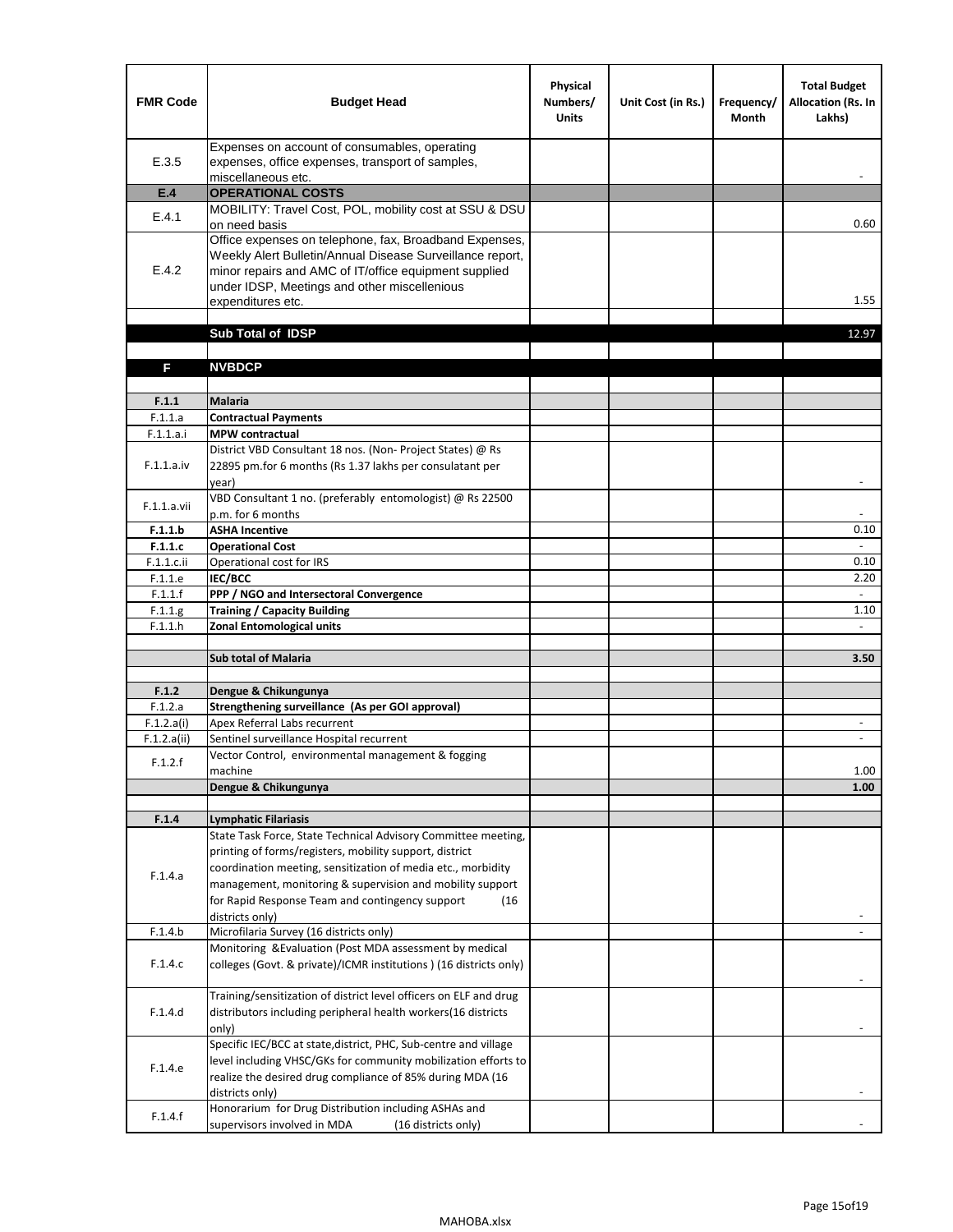| <b>FMR Code</b> | <b>Budget Head</b>                                                                                                                         | Physical<br>Numbers/<br><b>Units</b> | Unit Cost (in Rs.)                                                                                                   | Frequency/<br>Month | <b>Total Budget</b><br>Allocation (Rs. In<br>Lakhs) |
|-----------------|--------------------------------------------------------------------------------------------------------------------------------------------|--------------------------------------|----------------------------------------------------------------------------------------------------------------------|---------------------|-----------------------------------------------------|
| F.1.4.g.        | Verification and validation for stoppage of MDA in LF endemic<br>districts (17 Districts)                                                  |                                      |                                                                                                                      |                     |                                                     |
| F.1.4.g.i       | a) Additional MF Survey                                                                                                                    |                                      |                                                                                                                      |                     | 0.74                                                |
| $F.1.4.g.$ ii   | b) ICT Survey                                                                                                                              |                                      |                                                                                                                      |                     | 3.20                                                |
| $F.1.4.g.$ iii  | c) ICT Cost                                                                                                                                |                                      |                                                                                                                      |                     |                                                     |
| F.1.4.h         | Verification of LF endemicity in non-endemic districts (24<br>Districts)                                                                   |                                      |                                                                                                                      |                     |                                                     |
| F.1.4.h.i       | a) Lymphoedema & Hydrocele Survey                                                                                                          |                                      |                                                                                                                      |                     |                                                     |
|                 | <b>Lymphatic Filariasis</b>                                                                                                                |                                      |                                                                                                                      |                     | 3.94                                                |
|                 |                                                                                                                                            |                                      |                                                                                                                      |                     |                                                     |
| F.1.5           | Kala-azar                                                                                                                                  |                                      |                                                                                                                      |                     |                                                     |
| F.1.5           | Case search/ Camp Approach                                                                                                                 |                                      |                                                                                                                      |                     | $\overline{\phantom{a}}$                            |
| F.1.5.a         | Spray Pumps & accessories                                                                                                                  |                                      |                                                                                                                      |                     | $\overline{\phantom{a}}$                            |
| F.1.5.b         | Operational cost for spray including spray wages                                                                                           |                                      |                                                                                                                      |                     |                                                     |
| F.1.5.c         | Mobility/POL/supervision                                                                                                                   |                                      |                                                                                                                      |                     | $\overline{\phantom{a}}$                            |
| F.1.5.d         | Monitoring & Evaluation                                                                                                                    |                                      |                                                                                                                      |                     | $\blacksquare$                                      |
| F.1.5.e         | Training for spraying                                                                                                                      |                                      |                                                                                                                      |                     | $\sim$                                              |
| F.1.5.f         | IEC/BCC/Advocacy                                                                                                                           |                                      |                                                                                                                      |                     |                                                     |
| F.1.5.g         | Incentive to ASHA                                                                                                                          |                                      |                                                                                                                      |                     | $\overline{\phantom{a}}$                            |
| F.1.5.h         | Loss of Wages                                                                                                                              |                                      |                                                                                                                      |                     | $\overline{\phantom{a}}$                            |
| F.1.5.i         | Free Diet                                                                                                                                  |                                      |                                                                                                                      |                     |                                                     |
|                 |                                                                                                                                            |                                      |                                                                                                                      |                     |                                                     |
|                 | Kala-azar                                                                                                                                  |                                      |                                                                                                                      |                     |                                                     |
| F.6             | Cash grant for decentralized commodities                                                                                                   |                                      |                                                                                                                      |                     | 6.00                                                |
|                 |                                                                                                                                            |                                      |                                                                                                                      |                     |                                                     |
|                 | Sub Total of NVB DCP                                                                                                                       |                                      | <u> Tanzania de la contrada de la contrada de la contrada de la contrada de la contrada de la contrada de la con</u> |                     | 14.44                                               |
| G               | <b>NLEP</b>                                                                                                                                |                                      |                                                                                                                      |                     |                                                     |
| G 1.            | Improved early case detection                                                                                                              |                                      |                                                                                                                      |                     |                                                     |
| G 1.1           | Incentive to ASHA                                                                                                                          |                                      |                                                                                                                      |                     |                                                     |
|                 | Incentive for Case detection by ASHA/AWW/Volunteers                                                                                        |                                      |                                                                                                                      |                     |                                                     |
|                 | etc.diagnosis @ Rs. 250 per case                                                                                                           | 55                                   | 250.00                                                                                                               |                     | 0.14                                                |
|                 | Incentive for timely cure of MB cases @ Rs. 600 per case                                                                                   | 4                                    | 600.00                                                                                                               |                     | 0.02                                                |
|                 | Incentive for timely cure of PB cases @ Rs. 400 per case                                                                                   | 7                                    | 400.00                                                                                                               |                     | 0.03                                                |
| G1.1 a          | Sensitization of ASHA                                                                                                                      | 300                                  | 100.00                                                                                                               |                     | 0.30                                                |
| G <sub>2</sub>  | Improved case management                                                                                                                   |                                      |                                                                                                                      |                     |                                                     |
|                 | DPMR Services, (MCR footwear, Aids and appliances,<br>Welfare allowance to BPL patients for RCS, Support<br>to govt. institutions for RCS) |                                      |                                                                                                                      |                     |                                                     |
|                 | Cost of MCR / Protective footwear@ Rs.300/-                                                                                                | 100                                  | 300.00                                                                                                               |                     | 0.30                                                |
| G 2.1           | Amount for Aids/ appliances/ self care kits/ patient welfare<br>items etc.                                                                 |                                      |                                                                                                                      |                     | 0.17                                                |
|                 | Patients for RCS to be paid welfare allowance @ Rs. 8000/-                                                                                 | 0                                    | 8,000.00                                                                                                             |                     |                                                     |
|                 | No. of RCS to be paid for as Support to govt. institutions for<br>RCS @5000/-                                                              | 0                                    | 5,000.00                                                                                                             |                     |                                                     |
| G 2.2           | Urban L:eprosy Control, (Mega city - 0, Medium city (1) -<br>3 , Med. City (2)-1 Township -19)                                             |                                      |                                                                                                                      |                     | 1.14                                                |
| G 2.3           | Material & Supplies                                                                                                                        |                                      |                                                                                                                      |                     | $\blacksquare$                                      |
|                 | Supportive drugs                                                                                                                           |                                      |                                                                                                                      |                     | 0.75                                                |
| G 2.3.i         | Lab. reagents & equipments                                                                                                                 |                                      |                                                                                                                      |                     | 0.05                                                |
|                 | Printing works                                                                                                                             |                                      |                                                                                                                      |                     | 0.20                                                |
| G <sub>3</sub>  | <b>Stigma Reduced</b>                                                                                                                      |                                      |                                                                                                                      |                     |                                                     |
|                 | Mass media, Outdoor media, Rural media, Advocacy                                                                                           |                                      |                                                                                                                      |                     |                                                     |
| G 3.1           | media                                                                                                                                      |                                      |                                                                                                                      |                     | 0.98                                                |
| G 5.            | Monitoring, Supervision and Evaluation System<br>improved                                                                                  |                                      |                                                                                                                      |                     |                                                     |
| G 5.1           | <b>Travel Cost and Review Meeting</b>                                                                                                      |                                      |                                                                                                                      |                     |                                                     |
| G 5.1.ii        | travel expenses - Contractual Staff at District level                                                                                      |                                      |                                                                                                                      |                     | 0.15                                                |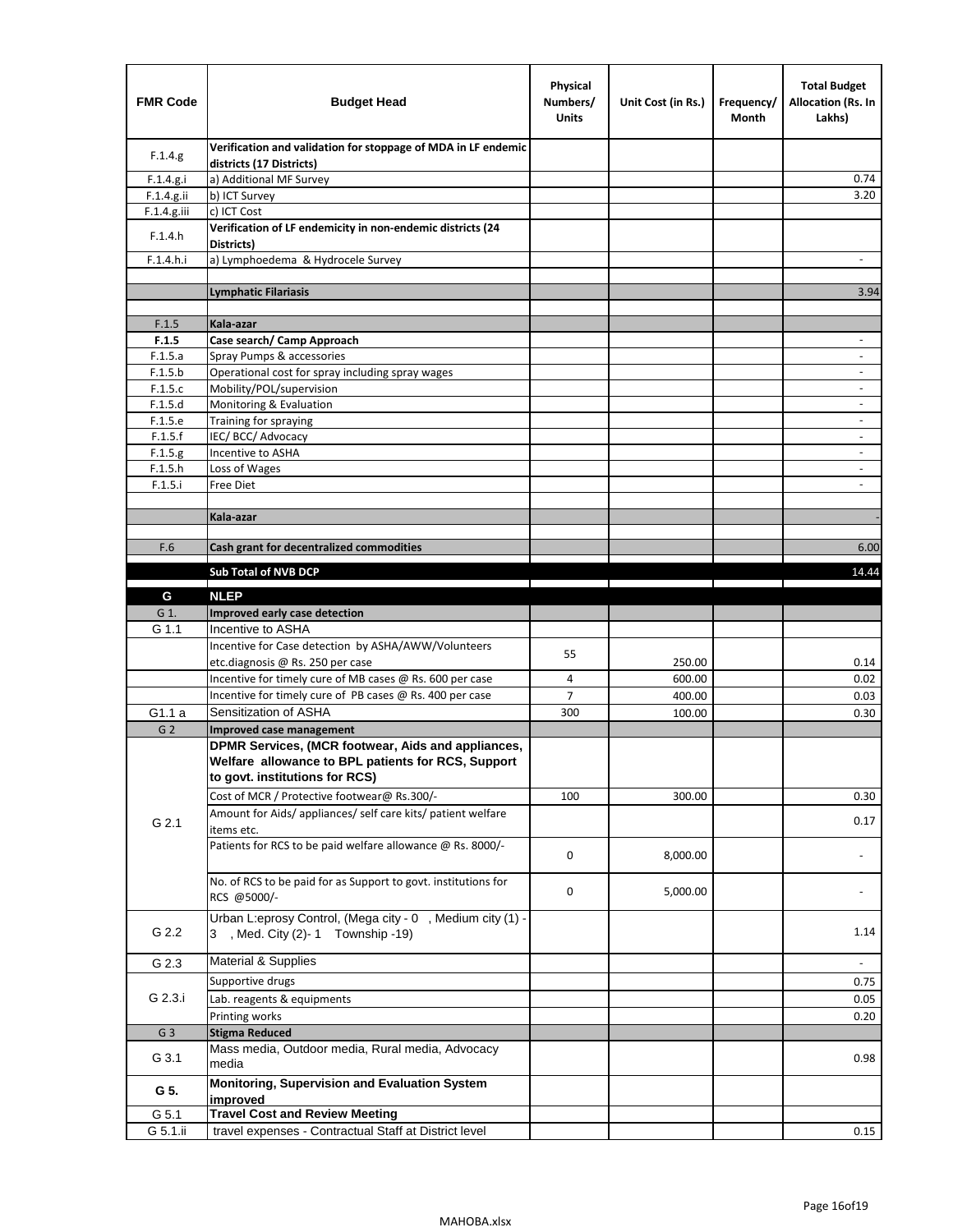| <b>FMR Code</b> | <b>Budget Head</b>                                                                                              | Physical<br>Numbers/<br><b>Units</b> | Unit Cost (in Rs.) | Frequency/<br>Month | <b>Total Budget</b><br>Allocation (Rs. In<br>Lakhs) |
|-----------------|-----------------------------------------------------------------------------------------------------------------|--------------------------------------|--------------------|---------------------|-----------------------------------------------------|
| G 5.2           | <b>Office Operation &amp; Maintenance</b>                                                                       |                                      |                    |                     |                                                     |
| G 5.2.i         | Office operation - State Cell                                                                                   |                                      |                    |                     |                                                     |
| G 5.2.ii        | Office operation - District Cell                                                                                |                                      |                    |                     | 0.35                                                |
| G 5.2 .iii      | Office equipment maint. State                                                                                   |                                      |                    |                     |                                                     |
| G 5.4           | <b>Vehicle Hiring and POL</b>                                                                                   |                                      |                    |                     |                                                     |
| G 5.4.ii        | <b>District Cell</b>                                                                                            |                                      |                    |                     | 0.30                                                |
| G 6.2           | <b>Contractual Staff at Disrrict &amp; block level</b>                                                          |                                      |                    |                     |                                                     |
|                 | <b>District Leprosy Consultant</b>                                                                              | 1                                    | 33,000.00          | 12                  | 3.96                                                |
| G 6.2.ii        | Physio Therapist                                                                                                | $\mathbf{1}$                         | 27,500.00          | 12                  | 3.30                                                |
|                 | Contractual Staff Para Medical Worker, (PMW @ 17600pm)                                                          | $\overline{2}$                       | 17,600.00          | 12                  | 4.22                                                |
| G 7.            | <b>Others</b>                                                                                                   |                                      |                    |                     |                                                     |
| G 7.1           | Travel expenses for regular staff for specific programme /<br>training need, awards etc                         |                                      |                    |                     | 0.16                                                |
|                 | HR increment calculated $\omega$ 5% for above approvals                                                         |                                      |                    |                     | 0.57                                                |
|                 | Sub Total NLEP                                                                                                  |                                      |                    |                     | 17.09                                               |
|                 |                                                                                                                 |                                      |                    |                     |                                                     |
| Н               | <b>RNTCP</b>                                                                                                    |                                      |                    |                     |                                                     |
| H.1             | Civil Works                                                                                                     |                                      |                    |                     | 1.60                                                |
| H.2             | Laboratory Materials                                                                                            |                                      |                    |                     | 2.91                                                |
| H.3             | Honorarium/Counselling Charges                                                                                  |                                      |                    |                     | 9.27                                                |
| H.4             | <b>ACSM</b>                                                                                                     |                                      |                    |                     | 1.55                                                |
| H.5             | <b>Equipment Maintenance</b>                                                                                    |                                      |                    |                     | 0.46                                                |
| H.6             | Training                                                                                                        |                                      |                    |                     | 1.68                                                |
| H.7             | Vehicle Operation(POL & Manitainance)                                                                           |                                      |                    |                     | 4.00                                                |
| H.8             | Vehicle hiring                                                                                                  |                                      |                    |                     | 3.17                                                |
| H.9             | Public Private Mix(PP/NGO Support)                                                                              |                                      |                    |                     | 9.29                                                |
| H.10            | <b>Medical Colleges</b>                                                                                         |                                      |                    |                     | $\omega$                                            |
| H.11            | Office Operation (Miscellaneous)                                                                                |                                      |                    |                     | 0.73                                                |
| H.12            | <b>Contractual Services</b>                                                                                     |                                      |                    |                     | 62.72                                               |
| H.13            | Printing                                                                                                        |                                      |                    |                     | 0.74                                                |
| H.15            | Procurement of Drugs                                                                                            |                                      |                    |                     | 0.44                                                |
| H.16            | Procurement of Vehicles                                                                                         |                                      |                    |                     | 1.95                                                |
| H.17            | Procurement of Equipments                                                                                       |                                      |                    |                     | 0.75                                                |
| H.18            | Patient Support & Transportation Charges                                                                        |                                      |                    |                     | 2.35                                                |
| H.19            | Supervision and Monitoring                                                                                      |                                      |                    |                     | 2.23                                                |
|                 | <b>Grand Total</b>                                                                                              |                                      |                    |                     | 105.83                                              |
|                 |                                                                                                                 |                                      |                    |                     |                                                     |
|                 | <b>Total of NDCP</b>                                                                                            |                                      |                    |                     | 150.32                                              |
|                 | Non Communicable Disease Control Programme (NCD)                                                                |                                      |                    |                     |                                                     |
| Т               | National Programme for Control of Blindness (NPCB)                                                              |                                      |                    |                     | ÷.                                                  |
| 1.1             | <b>Recurring Grant-in aid</b>                                                                                   |                                      |                    |                     |                                                     |
| 1.1.1           | Reimbursement for cataract operation for NGO and<br>Private Practitioners as per NGO norms @Rs.1000/-           |                                      |                    |                     | 4.36                                                |
| 1.1.1A          | Assistance for consumables/drugs/medicines to the<br>Govt./District Hospital for Cat sx etc.@ Rs.450/- per case |                                      |                    |                     | 1.59                                                |
|                 |                                                                                                                 |                                      |                    |                     |                                                     |
| 1.1.2           | <b>Other Eye Diseases</b><br>Screening and free spectacles to school children @                                 |                                      |                    |                     |                                                     |
| 1.1.3           | Rs.275/- per case                                                                                               |                                      |                    |                     | 1.63                                                |
| 1.1.4           | Screening and free spectacles for near work to Old<br>Person (New component) @Rs.100/- per case                 |                                      |                    |                     | 0.44                                                |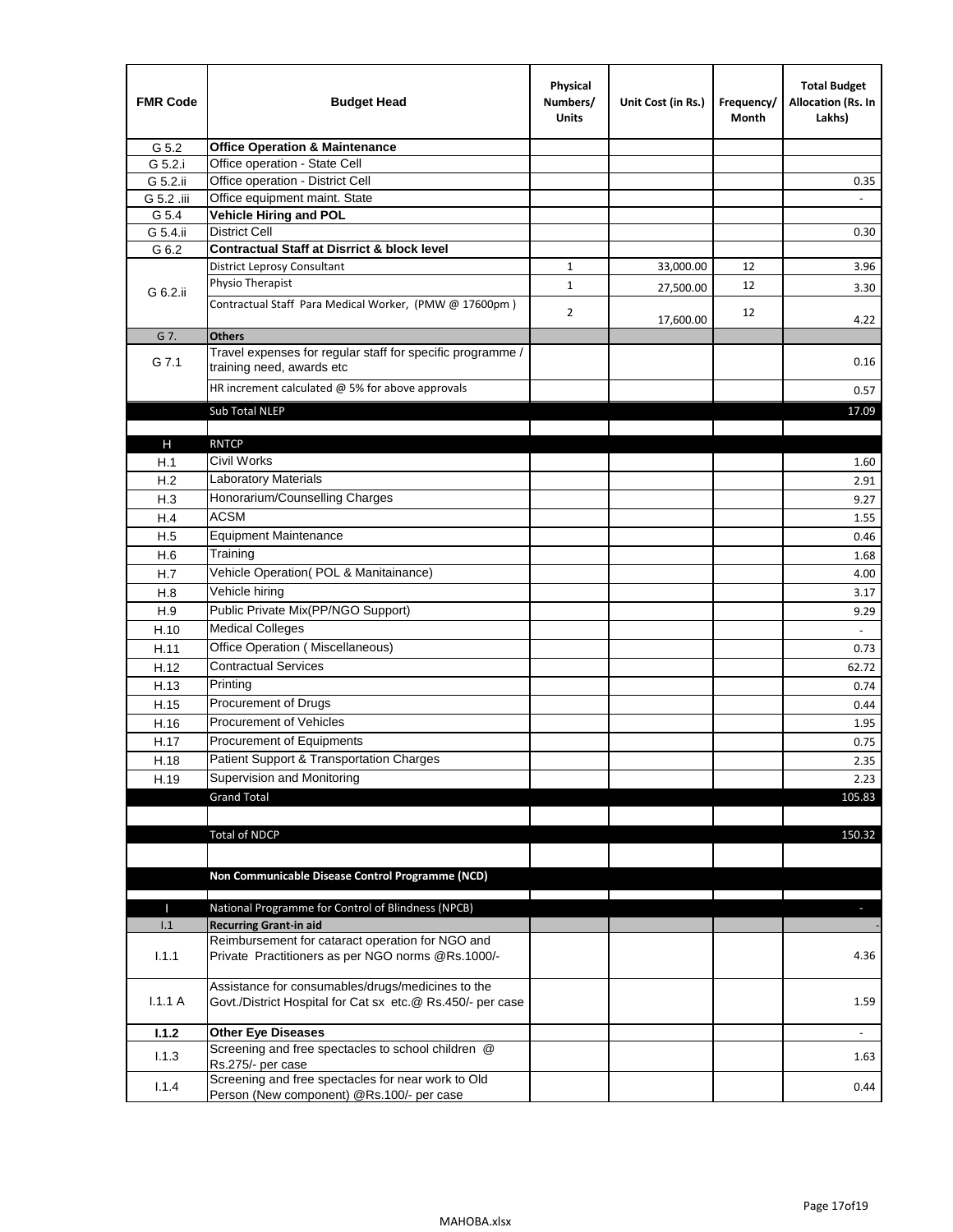| <b>FMR Code</b> | <b>Budget Head</b>                                                                                                                                  | Physical<br>Numbers/<br><b>Units</b> | Unit Cost (in Rs.) | Frequency/<br>Month | <b>Total Budget</b><br>Allocation (Rs. In<br>Lakhs) |
|-----------------|-----------------------------------------------------------------------------------------------------------------------------------------------------|--------------------------------------|--------------------|---------------------|-----------------------------------------------------|
| 1.1.5           | Recurring GIA to Eye Bank @ Rs.2000/- per pair(Eye<br>Bank will reimburse to Eye Donation Centre for eye<br>collected by them @ Rs.1000/- per pair) |                                      |                    |                     |                                                     |
| 1.2             | Non Recurring Grant -in-Aid                                                                                                                         |                                      |                    |                     |                                                     |
| 1.2.2.          | Grant-in-aid for Sub Divisional Hospitals @ Rs.20 lakh                                                                                              |                                      |                    |                     |                                                     |
| 1.2.3           | For Vision Centre (PHC) (Govt. + NGO) @ Rs.1 lakh                                                                                                   |                                      |                    |                     |                                                     |
| 1.2.4           | For Eye Bank Rs.25 lakh                                                                                                                             |                                      |                    |                     | $\overline{\phantom{a}}$                            |
| 1.3<br>1.3.1    | <b>Contractual Man Power</b><br>Ophthalmic Surgeon@ Rs.60,000/- p.m.*                                                                               |                                      |                    |                     | $\sim$                                              |
| 1.3.2           | Ophthalmic Assistant @ Rs.12,000/- p.m.*                                                                                                            |                                      |                    |                     |                                                     |
| 1.3.3           | Eye Donation Counsellors @ Rs.15000/- p.m.*                                                                                                         |                                      |                    |                     | $\sim$                                              |
| 1.3.4           | Data Entry Operator @Rs.8,000/- p.m. for district level                                                                                             |                                      |                    |                     | 1.01                                                |
| 1.4             | Other activities (if any, pls. specify)                                                                                                             |                                      |                    |                     |                                                     |
|                 | Other district level activities                                                                                                                     |                                      |                    |                     | 0.20                                                |
|                 | Sub Total of National Programme for Control of Blindness<br>(NPCB)                                                                                  |                                      |                    |                     | 9.22                                                |
| J               | Natoinal Mental Health Programme (NMHP)                                                                                                             |                                      |                    |                     |                                                     |
|                 | Honorarium of Existing Human Resource                                                                                                               |                                      |                    |                     | 10.80                                               |
|                 |                                                                                                                                                     |                                      |                    |                     |                                                     |
| K               | National Programme for the Healthcare of the Elderly (NPHCE)                                                                                        |                                      |                    |                     |                                                     |
| K.1             | <b>Recurring Grant-in-Aid</b>                                                                                                                       |                                      |                    |                     |                                                     |
| K.1.1           | <b>District Hospital</b>                                                                                                                            |                                      |                    |                     |                                                     |
| K.1.1.1         | Machinery & Equipment @ Rs.1.50 lakh per unit                                                                                                       |                                      |                    |                     |                                                     |
| K.1.1.2         | Drugs & Consumable @ Rs. 5 Lacs to existing district &<br>Rs. 3 Lacs to New Districts                                                               |                                      |                    |                     |                                                     |
| K.1.1.3         | Training of doctors and staff from CHCs and PHCs @<br>Rs.0.40 lakh per unit                                                                         |                                      |                    |                     |                                                     |
| K.1.1.4         | Public Awareness & IEC @ Rs.1 lakh per unit                                                                                                         |                                      |                    |                     |                                                     |
| K.1.1.6         | Consultant Medicine (2) @ Rs. 80000 P.M. for 12 months<br>against filled post & 3 month against Vacant Post                                         |                                      |                    |                     |                                                     |
| K.1.1.7         | Nurse (6) @ Rs. 20,000 P.M. for 12 months against filled<br>post & 3 month against Vacant Post                                                      |                                      |                    |                     |                                                     |
| K.1.1.8         | Physiotherapist 1 @ Rs.20,000 p.m.                                                                                                                  |                                      |                    |                     |                                                     |
| K.1.1.9         | Hospital Attendants 2@ Rs.7500 p.m.                                                                                                                 |                                      |                    |                     |                                                     |
| K.1.1.10        | Sanitary Attendants 2 @ Rs.7500 p.m.                                                                                                                |                                      |                    |                     | $\overline{\phantom{a}}$                            |
| K.1.2           | <b>CHC</b>                                                                                                                                          |                                      |                    |                     |                                                     |
| K.1.2.1         | Training @ Rs. 30,000 (Refer list for No. of CHC)                                                                                                   |                                      |                    |                     |                                                     |
| K.1.2.3         | Rehabilitation Worker 1 @ Rs.18,000 p. m.                                                                                                           |                                      |                    |                     |                                                     |
| K.1.3           | <b>PHC</b>                                                                                                                                          |                                      |                    |                     |                                                     |
| K.1.3.1.        | Training & IEC @ Rs.0.30 lakh per PHC                                                                                                               |                                      |                    |                     |                                                     |
| K.1.4           | <b>Sub-Centre</b>                                                                                                                                   |                                      |                    |                     |                                                     |
| K.1.4.1         | Aids and Appliances @ Rs.0.30 lakh per Sub-Centre                                                                                                   |                                      |                    |                     |                                                     |
| K.2             | <b>Non-Recurring Grant-in-Aid</b>                                                                                                                   |                                      |                    |                     |                                                     |
| K.2.1           | <b>District Hospital</b><br>Construction/renovation/extension of the existing building                                                              |                                      |                    |                     |                                                     |
| K.2.1.1         | and Furniture of Geriatrics Unit with 10 beds and OPD<br>facilities @ Rs.80 lakh per unit                                                           |                                      |                    |                     |                                                     |
| K.2.1.2         | Machinery & Equipment @ Rs.7.00 lakh per unit                                                                                                       |                                      |                    |                     |                                                     |
|                 | HR Increment @ 5% (Refer HR increment calculation<br>sheet)                                                                                         |                                      |                    |                     |                                                     |
|                 |                                                                                                                                                     |                                      |                    |                     |                                                     |